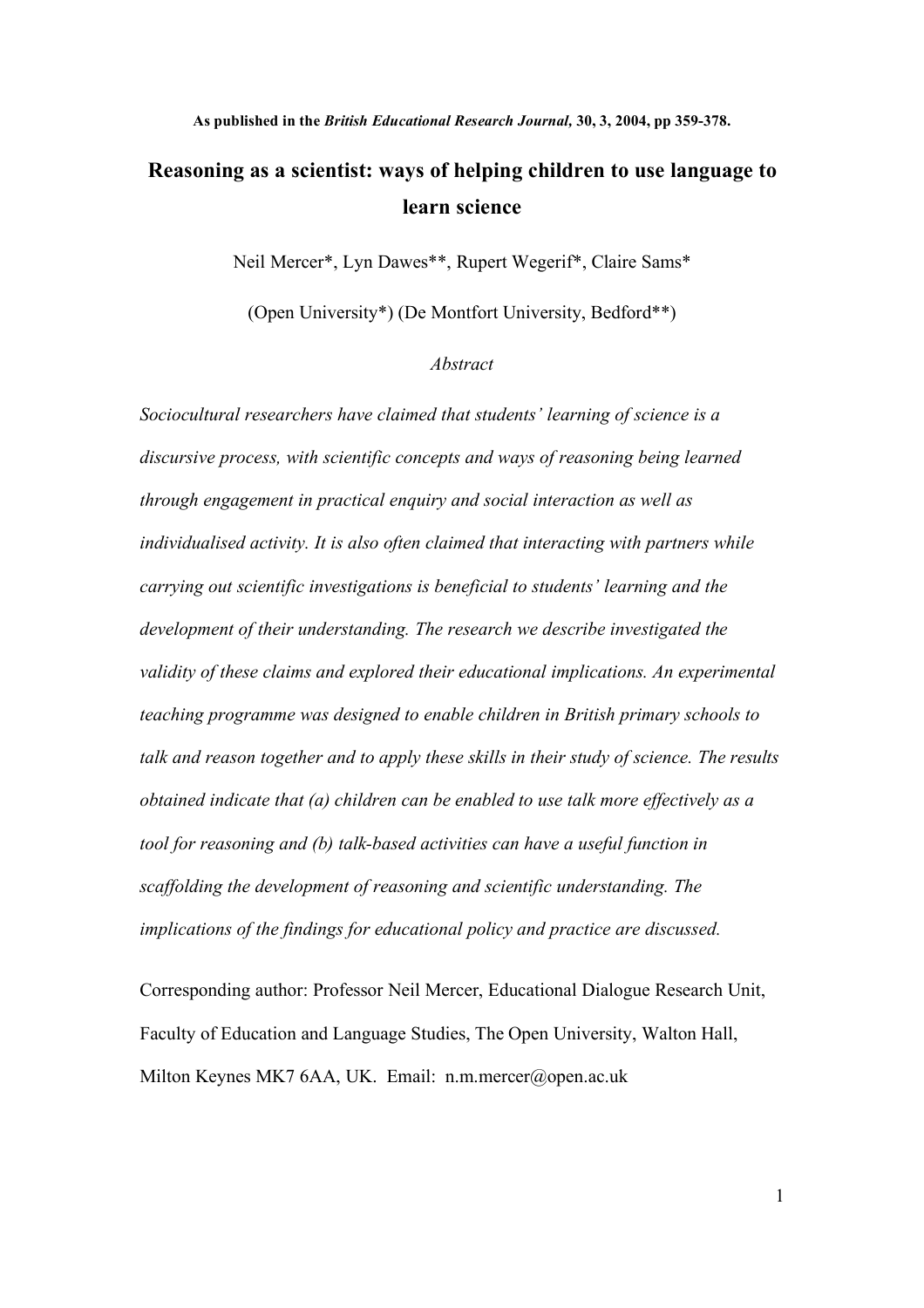## **Introduction**

Educational researchers who adopt a sociocultural perspective have commonly depicted science education as a discursive process, whereby novices (students) are inducted into a way of representing and understanding phenomena (using language and other representational means) by those more expert in the field. Thus Lemke (1990) proposed that science education should enable students to become 'fluent speakers of science', while Leach and Scott suggest that students be helped by their science teacher to 'make sense of the talk which surrounds them, and in doing so, relate it to their existing ideas and ways of thinking' (Leach and Scott, 1995, p.44). Contemporary sociocultural theorists (e.g. Wertsch, 1991; Wells, 1999; Daniels, 2001) follow Vygotsky (e.g. 1978) in emphasising the importance of language use and social interaction within communities for the development of educated ways of making sense of the world, such as those associated with science. As Vygotsky put it, intermental (social) activity will promote intramental (individual) intellectual development. This claim, having an obvious plausibility, has been widely accepted. However, other than our own findings presented in an earlier issue of this journal (Mercer, Wegerif and Dawes, 1999), any empirical evidence offered for its validity has been, at best, indirect. Our earlier research showed that the induction of children into an explicit, collaborative style of reasoning which we call *Exploratory Talk* led to gains in children's individual scores on the Raven's Progressive Matrices test of nonverbal reasoning. These gains, first demonstrated for children in Year 5 in British primary schools, were subsequently replicated in other year groups and in primary schools in Mexico (Rojas-Drummond, Mercer & Dabrowski, 2001). However, our earlier studies did not investigate whether this induction was beneficial to children's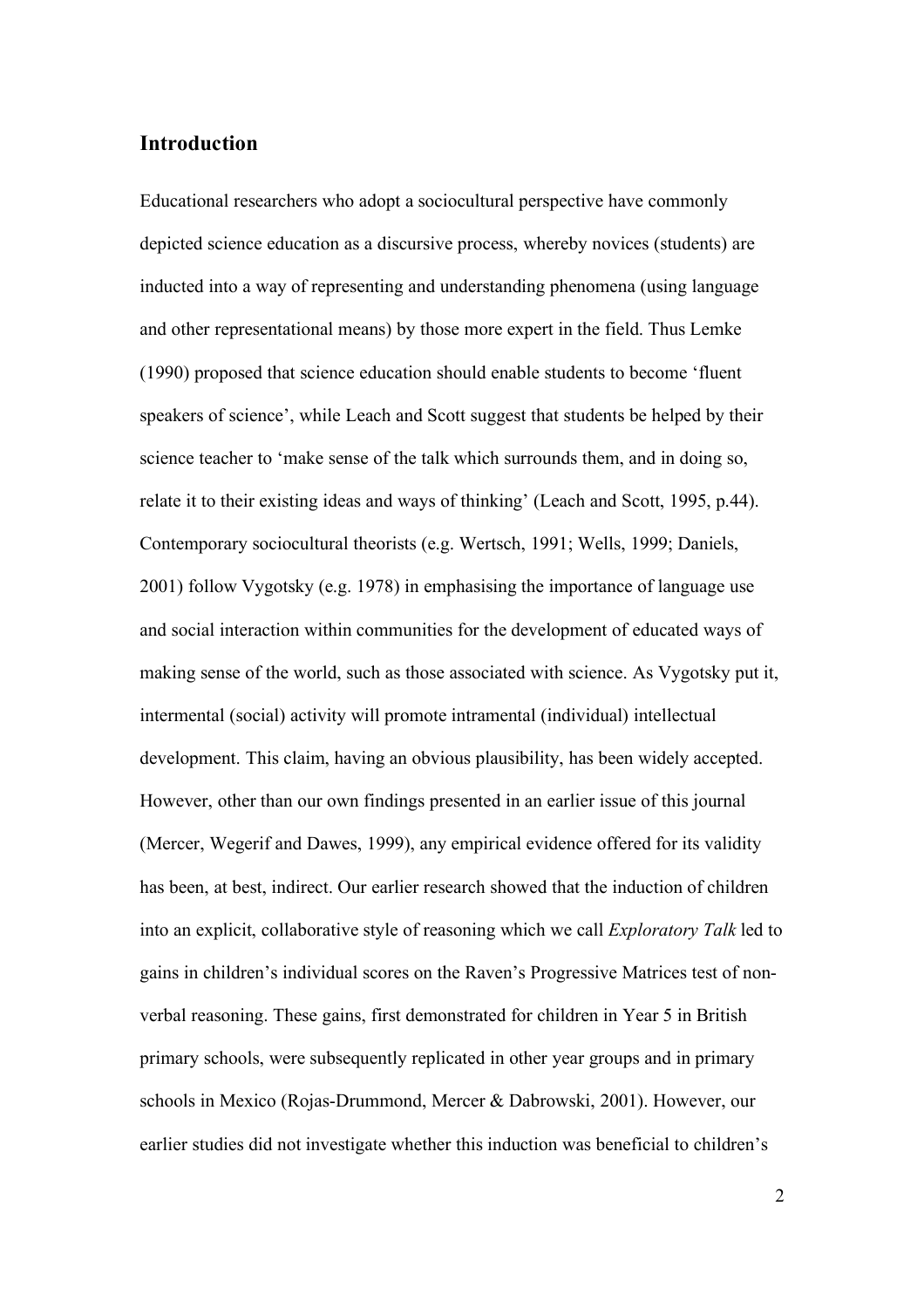learning in science. To the best of our knowledge, no direct relation has been demonstrated between encouraging students to engage in certain ways of using spoken language and their improved understanding or attainment in science. One group of studies has shown that discussion can contribute to the development of conceptual understanding in science (Howe, Tolmie, Duchak-Tanner & Rattray, 2000), but that research did not encourage the pragmatic use of particular forms of dialogue. Nevertheless, Howe *et al.*'s work is interesting and very relevant here. Their findings provide support for the value of discussion and investigation by children without the authoritative presence of a teacher, while also showing that expert involvement can have a crucial and beneficial influence for guiding children's activity in productive directions. On the basis of their experimental comparisons of different types of hypothesis testing task (with children aged 9-11), they specify some conditions for a kind of activity which effectively promotes the development of both conceptual and procedural knowledge. These are hypothesis-testing activities with a four-part structure, in which (a) pupils first debate their conceptual understanding and reach a consensus about the hypothesis to be investigated (with the pursuit of consensus a key requirement), (b) next subject their consensual positions to expert guidance (by a teacher) about how to pursue a practical controlled investigation of their hypothesis, (c) perform the investigation and (d) discuss the outcomes together to draw conclusions. These conclusions have strong and direct relevance to the design of our own study which, like those of Howe *et al*., involved the use of computer-based group activities.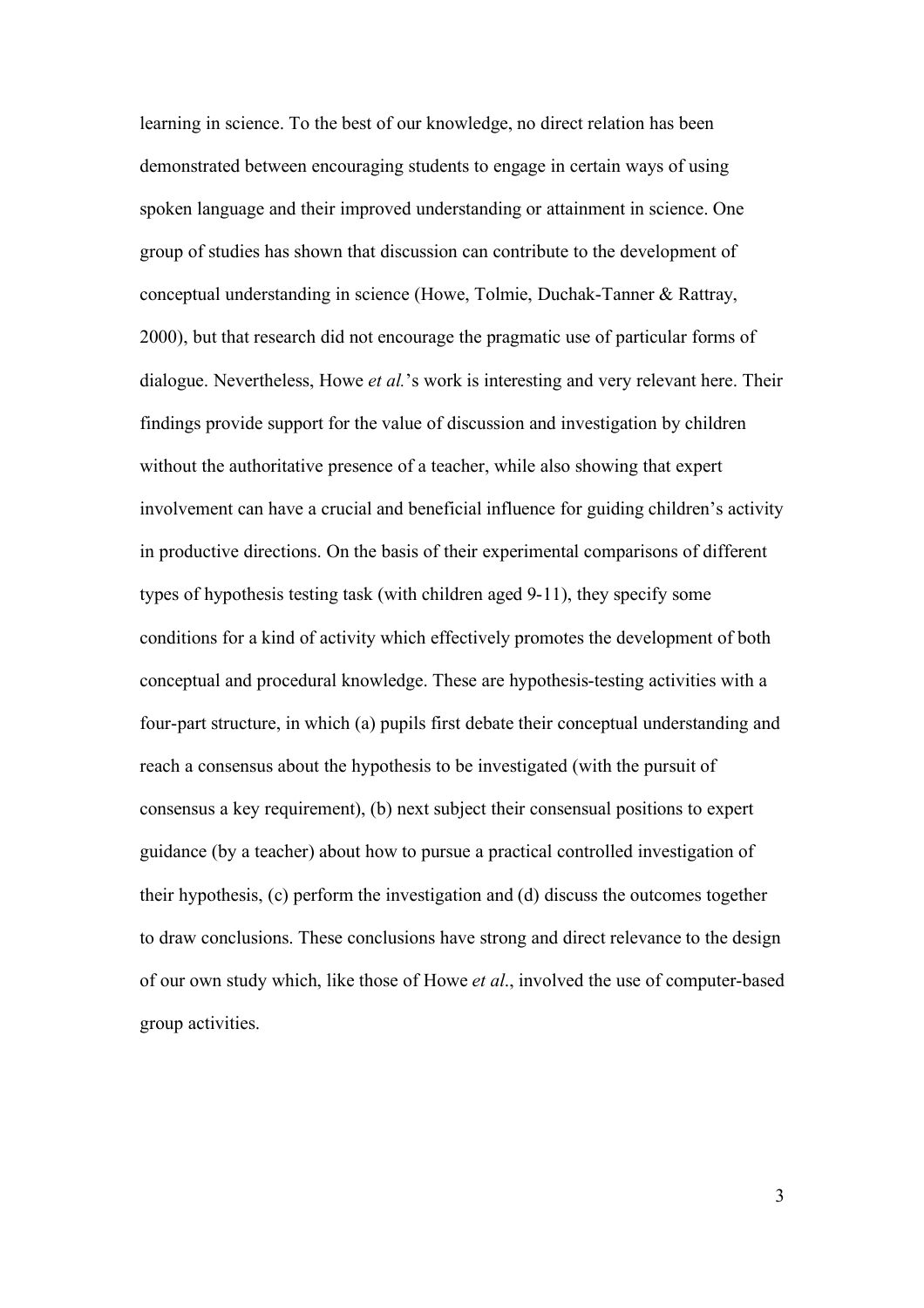#### **The aims and focus of the research**

The research we describe in this paper was designed to test sociocultural claims about the significance of discursive induction for the study of science. The research also had the practical aim of improving children's ability to use language as a tool for reasoning and to improve their attainment in science and mathematics. (For reasons of space and clarity, this paper will only deal with science.) The study was based in primary schools in South East England and involved the implementation and evaluation of an experimental teaching programme for children in Year 5 (ages 9-10). One link between the learning of science and the use of language is the development of a specialised vocabulary for representing concepts and describing processes. In addition spoken language provides a familiar medium through which a child can describe their conceptions of phenomena in order that teachers assess a level of understanding (Ollerenshaw & Ritchie 1998). However, supporting the learning of vocabulary and descriptive skills was not the main focus of our research. Instead, our experimental programme aimed to develop children's use of language as a tool for reasoning together and to enable them to use the discussion skills they developed in carrying out science activities. This focus reflects the historical origins of the project in a series of earlier projects concerned with talk and reasoning in the classroom.

#### **Contexts for teaching and learning science**

There are two main contexts in which spoken language can be related to the learning of science in schools. The first is teacher-led interaction with pupils. A sociocultural account of cognitive development emphasises the guiding role of more knowledgeable members of communities in the development of children's knowledge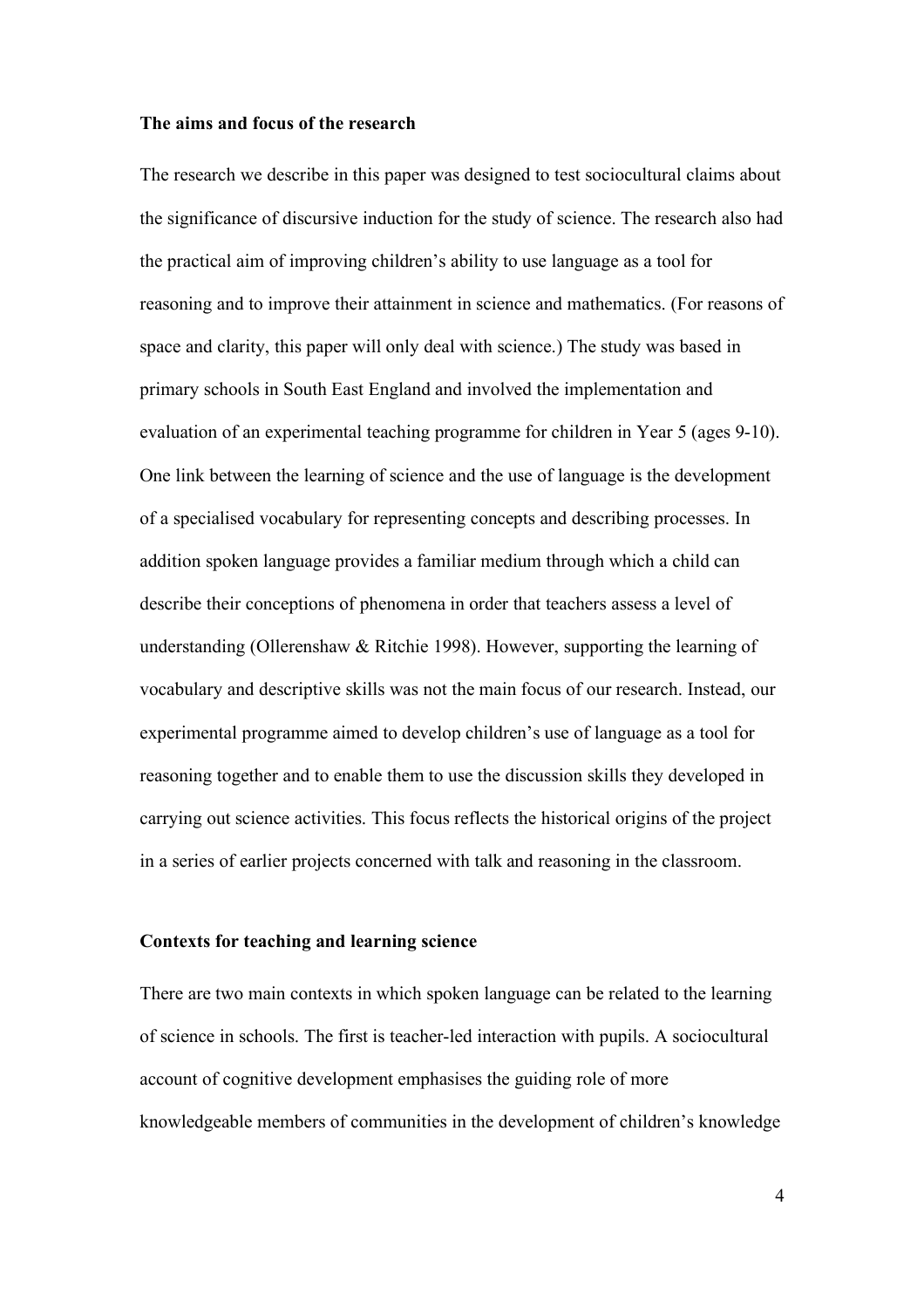and understanding, and in their induction into the discourses associated with particular knowledge domains. The concept of 'scaffolding', as originally used by Wood, Bruner and Ross (1976) is relevant here, as are the concepts of 'guided participation' (Rogoff, 1990), 'the guided construction of knowledge' (Mercer, 1995) and 'dialogic teaching' (Alexander, 2003). For educational researchers, sociocultural theory highlights the role of teachers in helping children develop new ways of describing and conceptualising experience.

The second context is that of peer group interaction. Working in pairs or groups, children are involved in interactions which are more 'symmetrical' than those of teacher-pupil discourse and so have different kinds of opportunities for developing reasoned arguments, describing observed events, etc. In science education, such collaboration can be focused on practical investigations, which also have great potential value for helping children to relate their developing understanding of abstract ideas to the physical world. Computer-based science activities can offer similar opportunities in virtual environments. The research of Howe *et al*. (*op.cit*.), described earlier, has shown that under certain conditions computer-based activities for groups of children are effective in promoting the development of scientific understanding; but discussions amongst groups of young science students may not always be productive and useful. Observational research in British primary schools has shown that the talk which takes place when children are asked to work together is often uncooperative, off-task, inequitable and ultimately unproductive. (Galton  $\&$ Willamson, 1992; Wegerif & Scrimshaw, 1997).

A possible explanation for the doubtful quality of much collaborative talk is that children do not bring to this task a clear conception what they are expected to do, or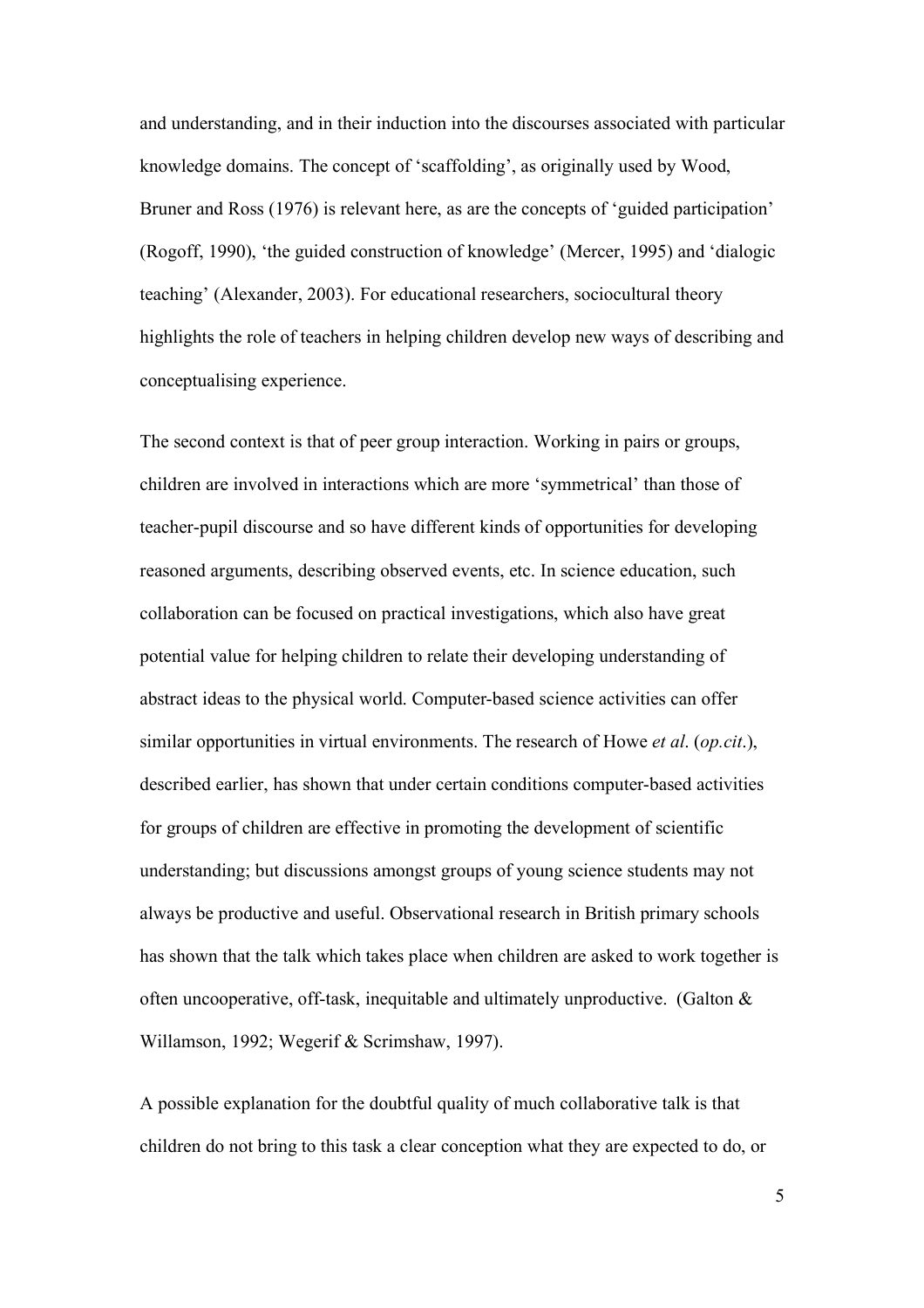what would constitute a good, effective discussion. This is not surprising, as many children may rarely encounter examples of such discussion in their lives out of school – and teachers rarely make their own expectations or criteria for effective discussion explicit to children (Mercer, 1995). Children are rarely offered guidance or training in how to communicate effectively in groups. Even when the aim of talk is made explicit – 'Talk together to decide'; 'Discuss this in your groups' – there may be no real understanding of *how to* talk together or for what purpose. Children cannot be expected to bring to a task a well-developed capacity for reasoned dialogue. This is especially true for the kinds of discursive skills which are important for learning and practising science: describing observations clearly, reasoning about causes and effects, posing precise questions, formulating hypotheses, critically examining competing explanations, summarising results, and so on. On this basis, we began this research with the hypothesis that children studying science would benefit from teacher guidance of two main kinds. First and most obviously, they need to be helped to gain relevant knowledge of natural phenomena, investigative procedures, scientific concepts and terms – the content of science. Teachers commonly expect to provide this kind of guidance. Secondly, they need to be helped to learn how to use language to enquire, reason, and consider information together, to share and negotiate their ideas, and to make joint decisions. This kind of guidance is not usually offered. We therefore designed a teaching programme which would enable teachers to integrate these two kinds of guidance.

## **Method**

The research involved the design, implementation and evaluation of a programme of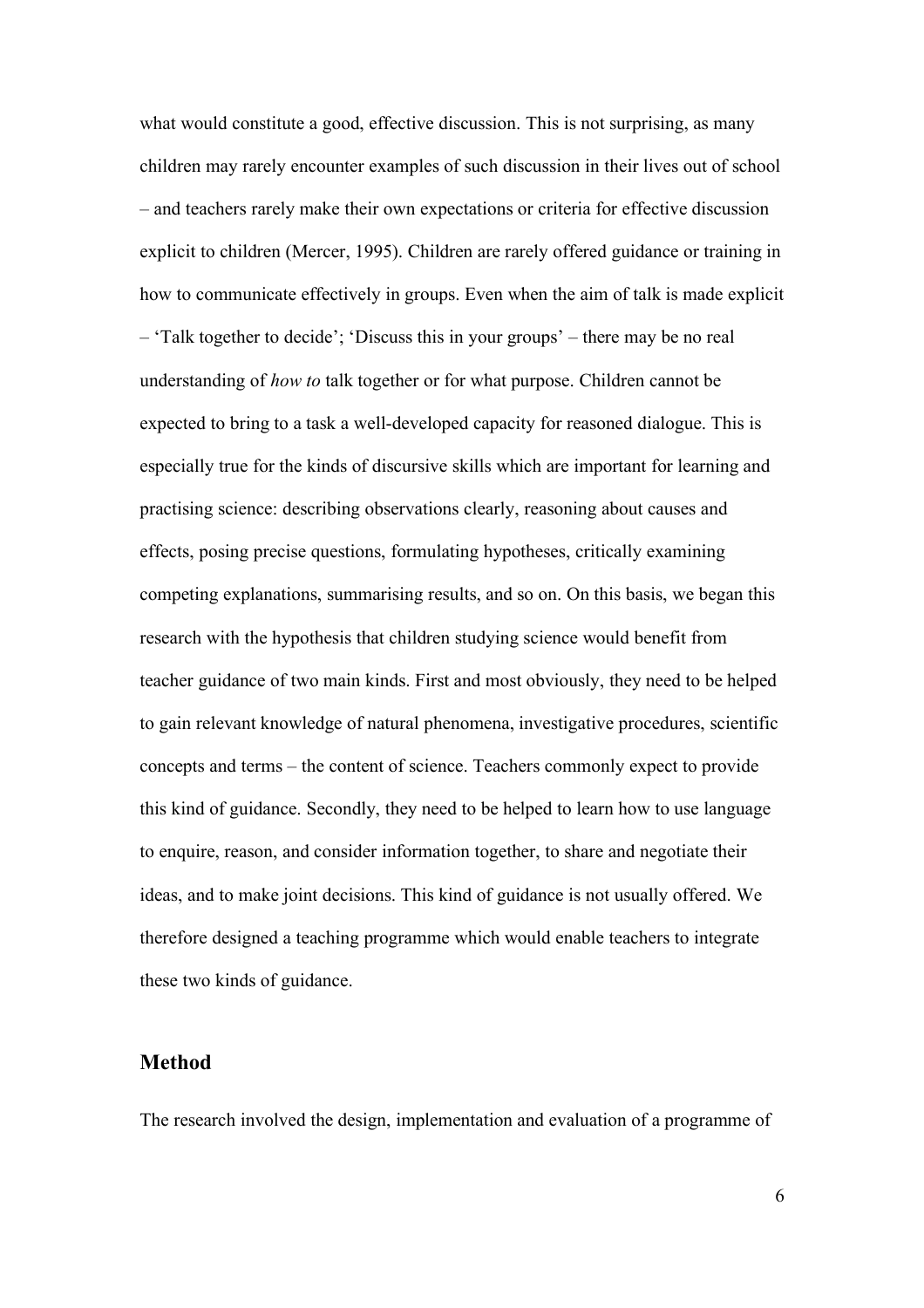lessons. We will describe the intervention programme, the design of the study, how data was gathered and the methods used to analyse it.

### **The intervention programme**

As mentioned in Section 1, our research has shown that language skills associated with improved reasoning can be effectively taught and learned. That earlier research involved the creation and evaluation of talk-based classroom activities. An intervention programme was designed for the present study which built directly upon that earlier research. A key feature of this 'Thinking Together' programme was the systematic integration of teacher-led interaction and group-based interaction. The main aims of the programme were:

- (i) to raise children's awareness of the use of spoken language as a means for thinking together;
- (ii) to enable children to develop their abilities to use language as a tool for thinking, both collectively and alone;
- (iii) to enable children apply the tool of language effectively to their study of the science and maths curriculum.

More specifically, the programme was intended to ensure that children became able to carry out the kind of discussion we call *Exploratory Talk*. This is talk in which:

- All relevant information is shared
- All members of the group are invited to contribute to the discussion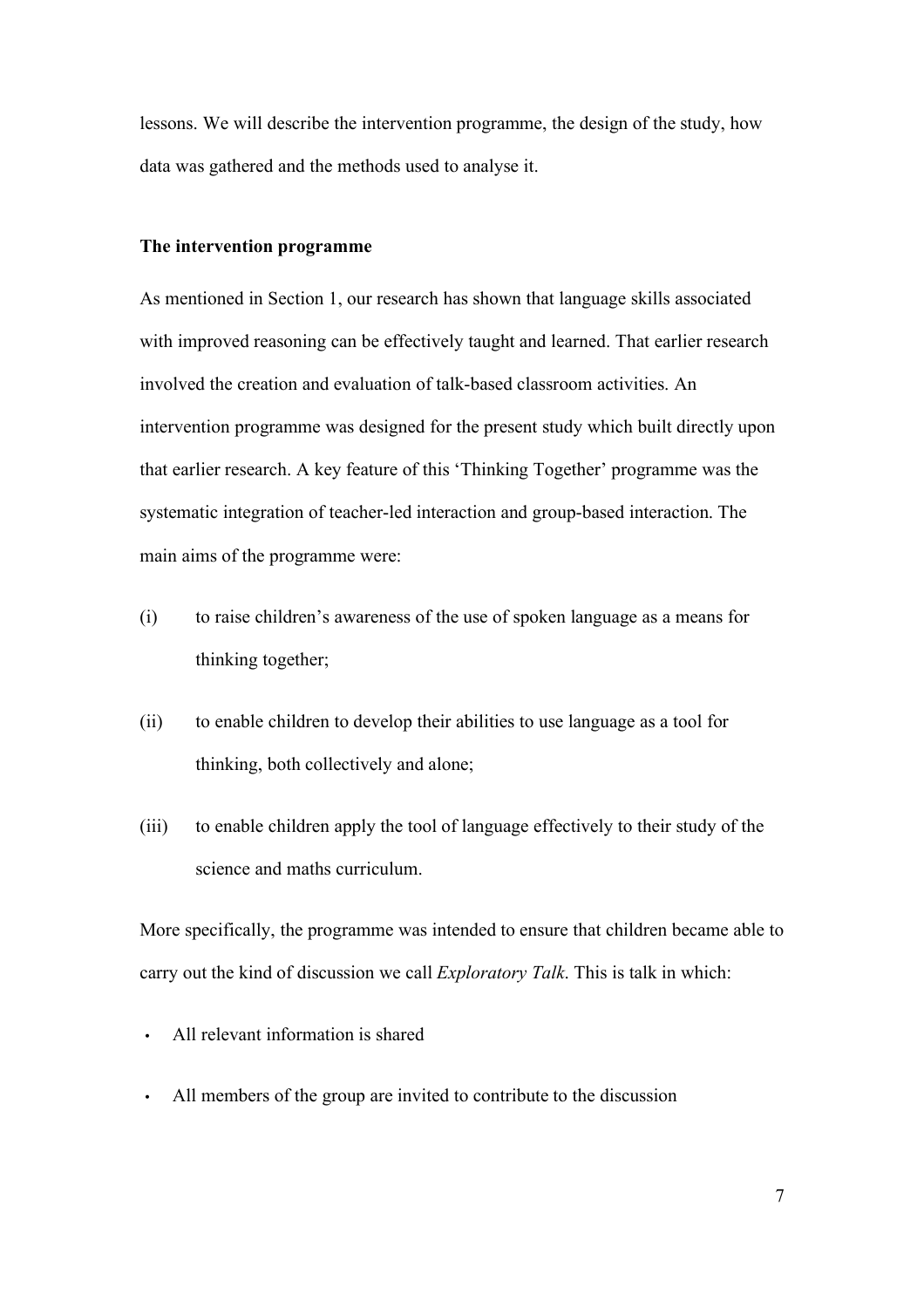- Opinions and ideas are respected and considered
- Everyone is asked to make their reasons clear
- Challenges and alternatives are made explicit and are negotiated
- The group seeks to reach agreement before taking a decision or acting.

Barnes and Todd (1977, p. 126) in their classic study of group work describe this sort of talk, which is not commonly heard, but which has great educational value:

'It is a collective relationship that we observed in our small group discussions. Members were free to shift the topic, to try out new formulations and to explore alternatives, since none of the questions asked concealed positional claims to impose a frame on the discussion – to guide its direction or to judge the relevance of answers. The members of our groups cast their bread upon the waters. They were each other's resources and most of their utterances were contributions to thinking.'

Each teacher was provided with 12 detailed lesson plans. These lessons involved a teacher-led introduction, a group discussion activity, and a final 'sharing' plenary session. The aims of the lessons were to do with the teaching and learning of explicit talk skills such as critical questioning, sharing information, or negotiating a decision. These closely related to the speaking and listening component of the National Curriculum for English. The first five lessons were aimed at raising children's awareness of how talk could be used for working together and establishing in each class a set of 'ground rules' for discussion which would generate talk of an 'exploratory' kind. The further seven lessons encouraged children to apply their developing discussion skills to the study of the science and maths curriculum for Year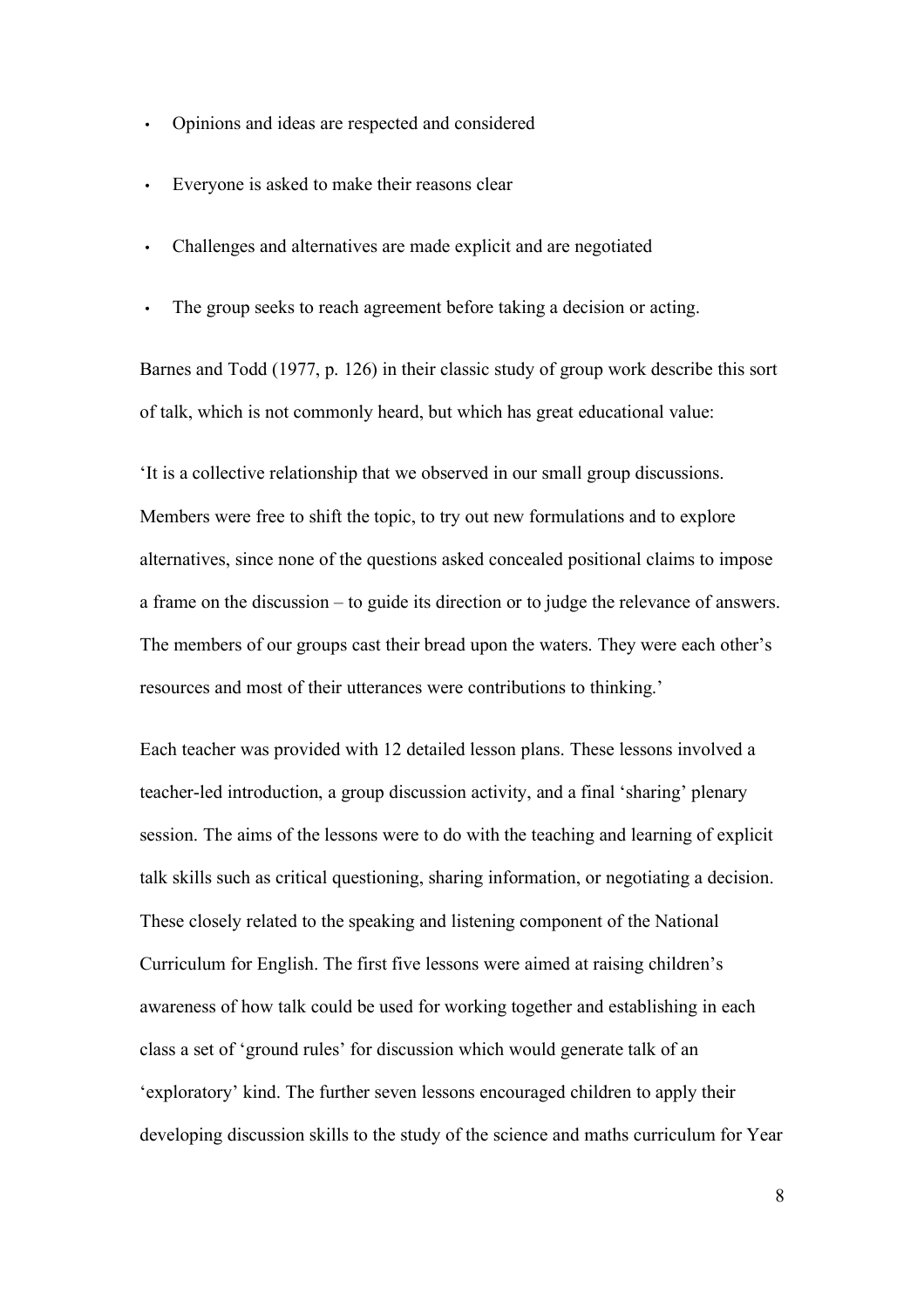5. Each lesson applied a specific talk skill and targeted a specific concept in science.

Some lessons involved computer-based activities. One of the software items chosen was Granada's *Science Explorer II*. This provides sets of problems and simulated experimental environments and was already in use in both target and control schools. The topics of 'light' and 'sound' (which are included in the National Curriculum scheme of work for Year 5) were the focus for these activities. For example, in one Science Explorer activity children were given the problem of sound-proofing a room against the singing of an opera-singer neighbour using such materials as wood, metal and cork. In relation to the study of light, the activity requires them to make a lightproof screen from a set of materials including tissue paper, writing paper and card. The task is to select a type of (virtual) material and predict the number of sheets predict which will block out light. The group then test their prediction in the simulated environment. The content and level of these problems are suited well to the Year 5 Science curriculum in English schools, as prescribed for the classes involved in our study. Although we gathered data from activities based on several types of software, in this paper our illustrative examples of talk come from the use of *Science Explorer*. In the context of the intervention, children were prompted to discuss their predictions and findings while engaged in the activity. (The particular use of Science Explorer in the Thinking Together activities is discussed in more detail in Wegerif and Mercer, *in press*.)

A necessary condition for the implementation of the intervention programme was that teachers would effectively model and guide the development of children's language skills. Accordingly, each participating teacher received training in the Thinking Together approach, based on videotaped examples and activities derived from earlier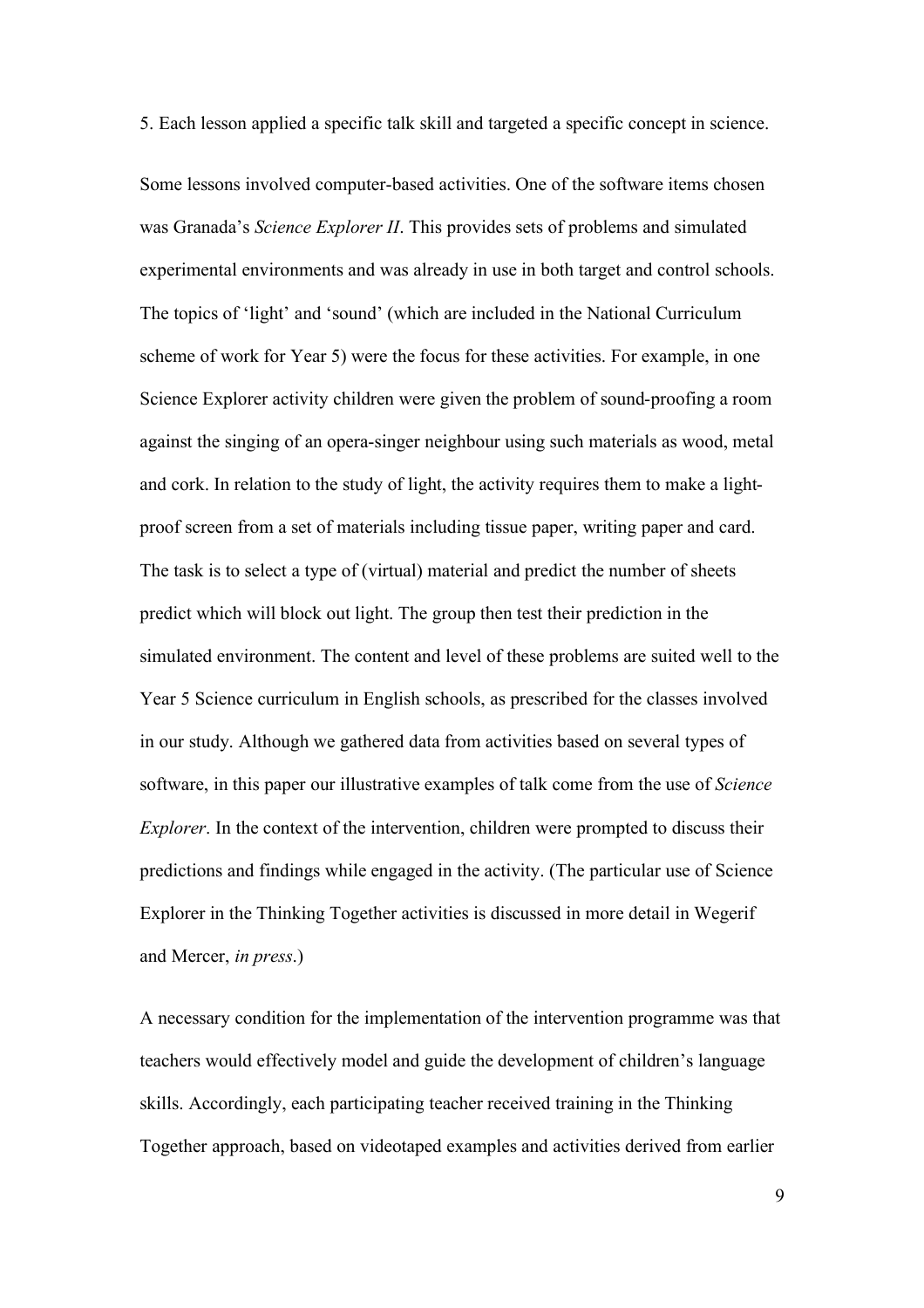related projects. Once the intervention was underway, this training was reinforced through regular visits to schools by one of the research team, which on some occasions included demonstrating activities and teaching techniques. Researchers tried to ensure that all the lessons in the programme were carried out in each school. This was achieved for the initial 5 lessons, but for a variety of practical reasons some teachers were unable to fit all the later lessons into their class's activities.

### **Design of the study**

The effects of this programme on talk, reasoning and learning were studied through observation and formal assessment of children in experimental classes, with pre- and post-intervention comparisons being made with children in matched control classes in other local schools with similar catchments. Seven classes of children in Year 5 (aged 9-10) in primary schools in Milton Keynes participated actively by following the Thinking Together intervention programme. These classes were designated 'target classes'. There were 196 children in the target classes at the beginning of the study, but with children arriving and departing from classes during the intervention period, 109 of the original children completed the programme. (Milton Keynes has a high rate of population movement, within the city as well as in and out of it.) A matched set of 'control' classes in other, similar local schools were identified. These consisted of 210 children at the beginning of the study, with 121 of those still being in the control classes by the time the last data collection was made. Control classes did not participate in the Thinking Together programme, but followed the same prescribed English and science National Curriculum and also used the Science Explorer software, but not necessarily as a basis for regular group activities.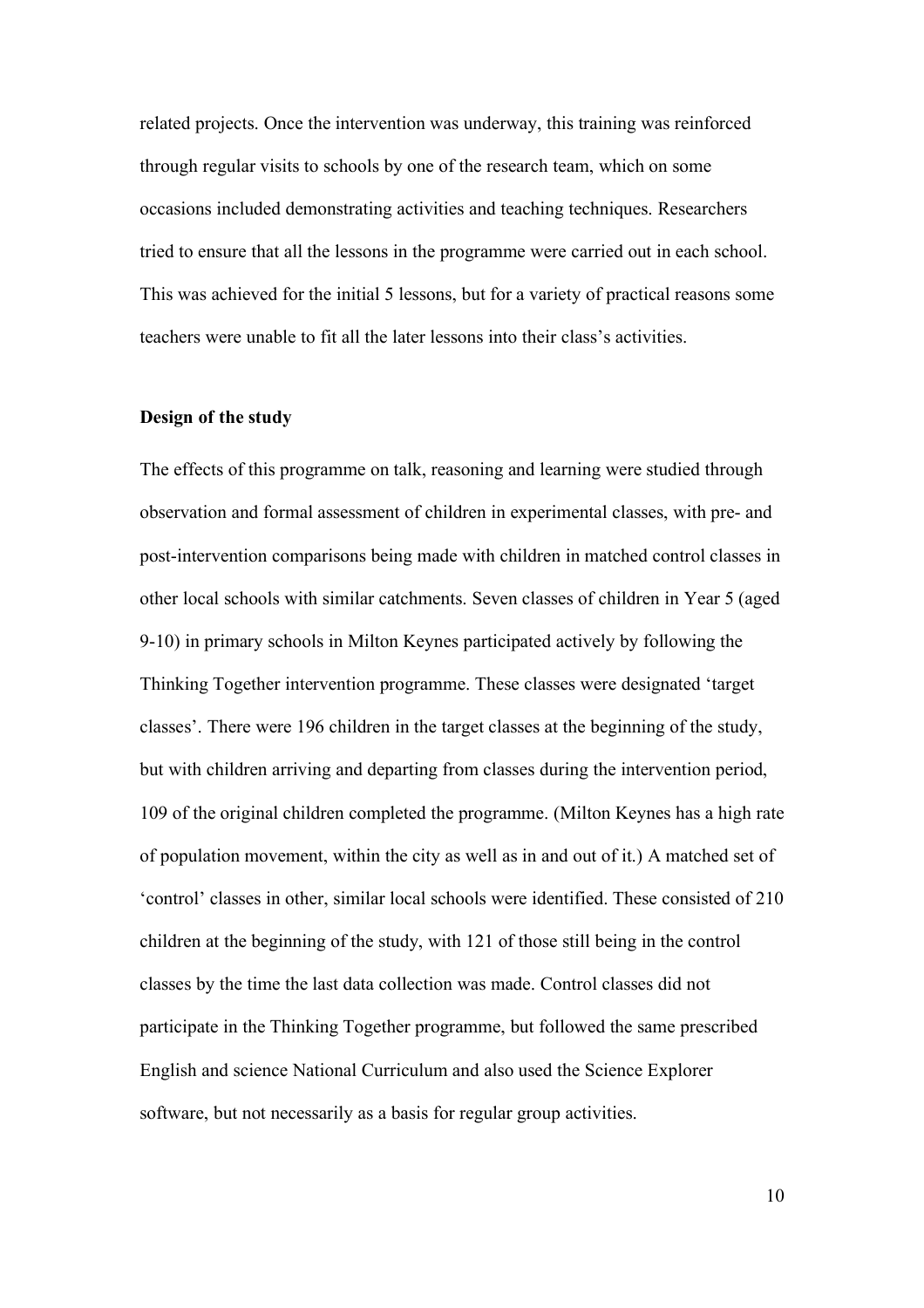The teachers of the target classes were given training relating to the first part of the project on an initial training day and the first 5 lessons were completed by the end of the first term (which also saw the completion of the pre-intervention observations and assessment). Teachers of control classes did not receive training but were aware that the results of the research would be made available to them on its completion. We have no reason to believe there was any relevant exchange of ideas between target and control schools during the period of study. The complete set of the lessons (including those concerned with mathematics, which are not discussed here) were implemented in the target schools over the Autumn and Spring school terms, with the total duration of the intervention (i.e. from the pre-testing to the post-testing) being 23 weeks.

### **Data collection**

The data gathered consisted of:

- (i) pre- and post-intervention video recordings of a 'focal group' in each target and control class carrying out computer-based activities;
- (ii) video recordings of other groups of children in target schools engaged in joint activities during Thinking Together lessons;
- (iii) video recordings of teacher-led whole class sessions during Thinking Together lessons;
- (iv) audio-recordings of interviews with teachers and children;
- (v) children's scores on the Raven's Progressive Matrices test of non-verbal reasoning;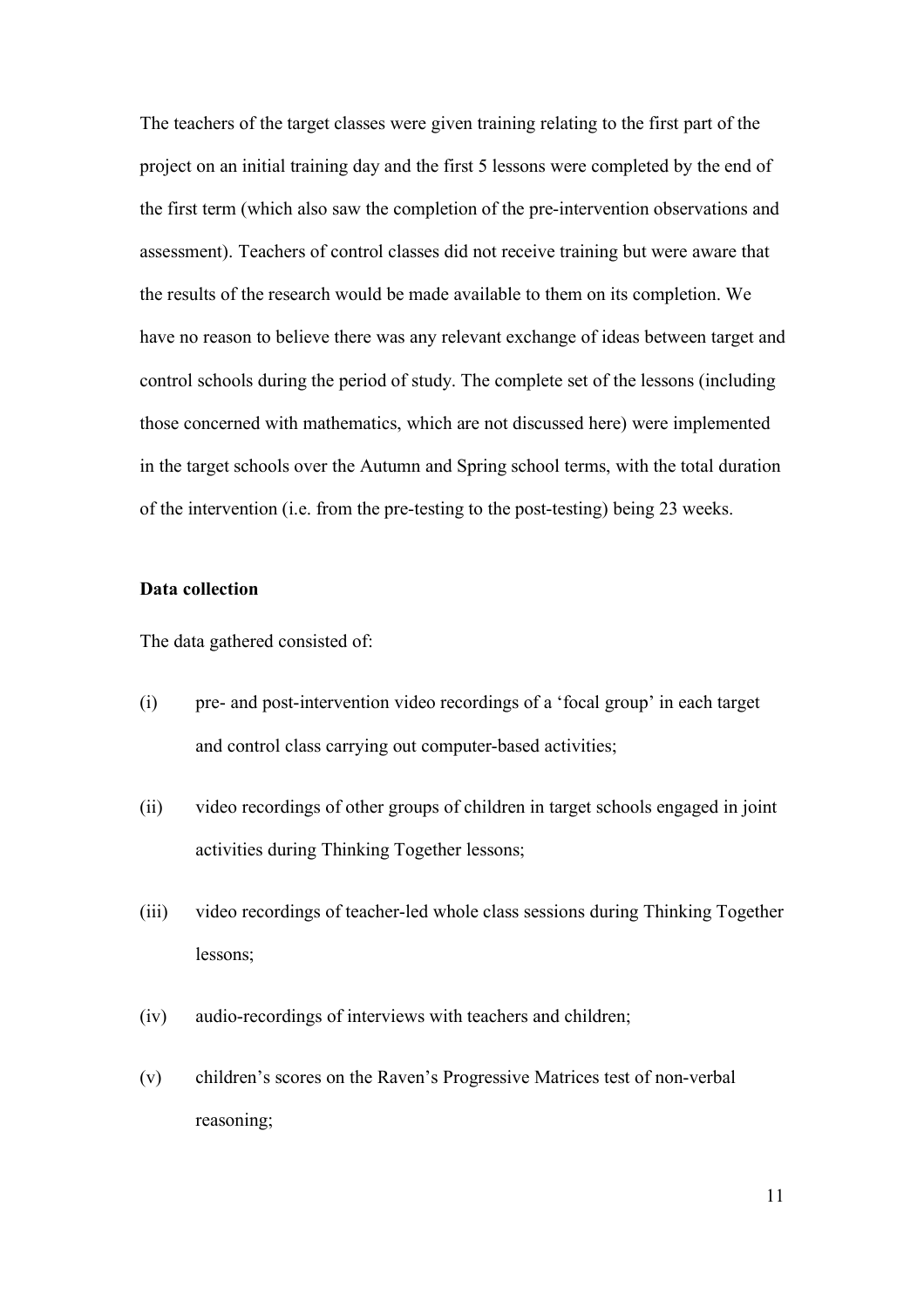(vi) children's scores on tests of knowledge and understanding in science (based on a set of assessment tasks for Year 5, known as 'optional SATs', which are made available to schools in England and Wales by the Qualifications and Curriculum Authority).

Pre- and post-intervention data was gathered for all of these in target schools, with pre- and post-intervention data for (i), (iv) and (v) also gathered in the control schools.

Interviews and video recorded interactions were transcribed. The data we gathered was intended to inform us about:

- (a) The teacher's role in scaffolding children's use of language and their learning of science
- (b) the nature and content of children's discussions;
- (c) the outcomes of our intervention on the quality of children's discussion;
- (d) the outcomes of our intervention on children's understanding of science

To study the teacher's activities in guiding children's use of talk and learning, we video-recorded all the target class teachers carrying out at least two of the prescribed lessons. (For reasons of space, we cannot discuss the analysis of the teacher's role in this paper: see Rojas-Drummond and Mercer*, in press*, for more on that topic). In order to study the effects of the Thinking Together programme on curriculum-related learning, we compared target and control children's understanding of National Curriculum science topics that they had studied during the period when the intervention took place. We describe this assessment in more detail below.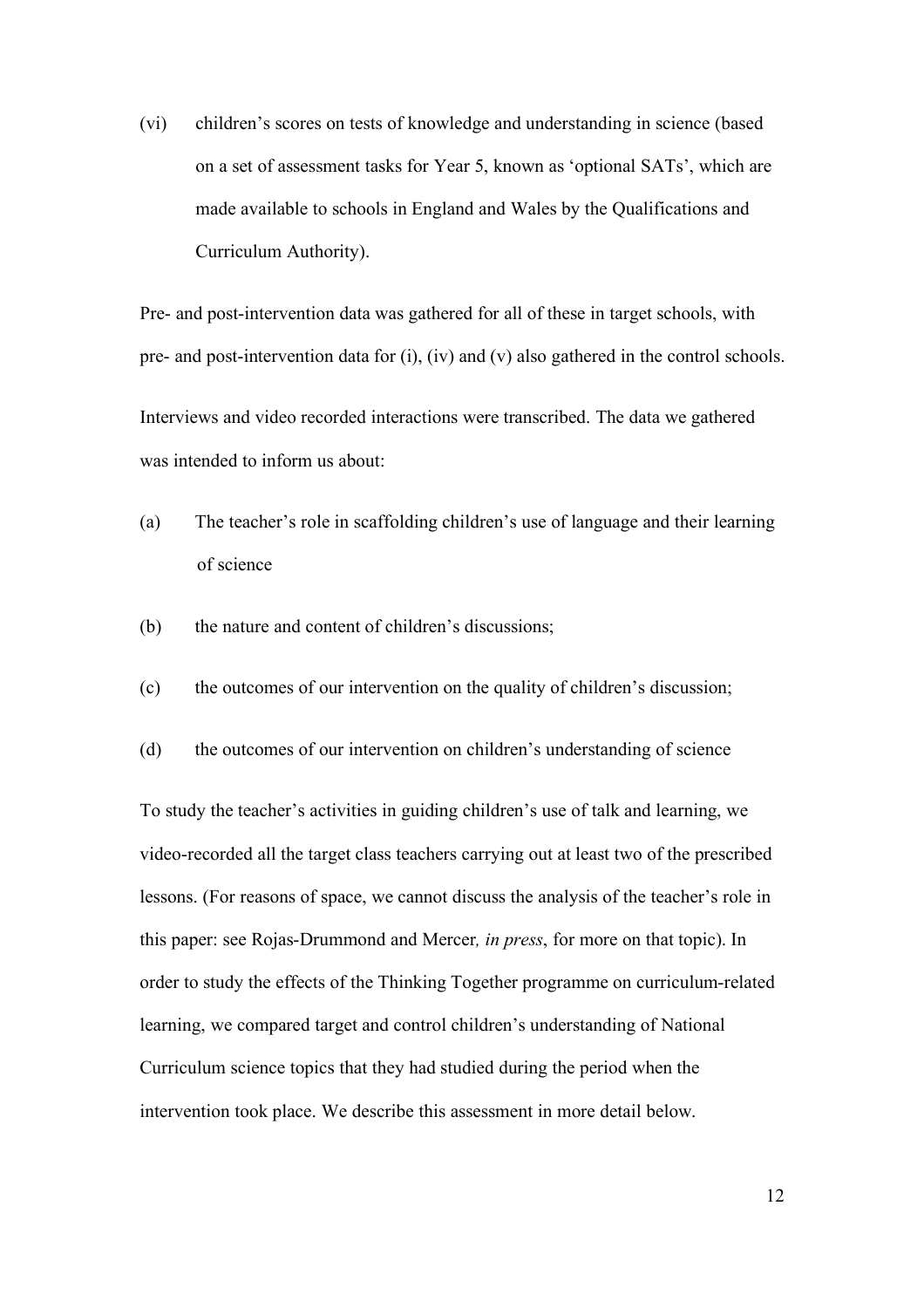#### **Methods of analysis**

#### *Qualitative analysis of children's talk in groups*

Using the video-recorded data, qualitative and quantitative methods of discourse analysis were used to investigate changes in the quality of children's talk and collective reasoning. The methodology for making this kind of comparison, described fully in Wegerif and Mercer (1997), combines a detailed qualitative analysis of language used by each group of children in specific episodes of joint activity with a quantitative computer-based analysis of the whole corpus of recorded group talk. These methods were used to make two kinds of comparisons:

- (a) between the talk of children in control classes and target classes doing curriculum-based activities at a stage when the 'ground rules' for talk had been established in target classes; and
- (b) between the pre-intervention and post-intervention talk of children in target classes while involved in similar activities.

We hoped in this way to feel confident that any differences observed in the quality of children's talk (in ways that related to our hypotheses) were attributable to the intervention.

The recorded data of children talking as they carried out activities in the Thinking Together programme was subject to joint qualitative analysis by the research team. The main aim of the analysis was to gauge the extent to which the discussions of children in the target classes came to resemble Exploratory Talk. However, the analysis had more subtle aspects than this may seem to suggest. We were not interested in simply identifying stretches of talk as 'exploratory' and coding them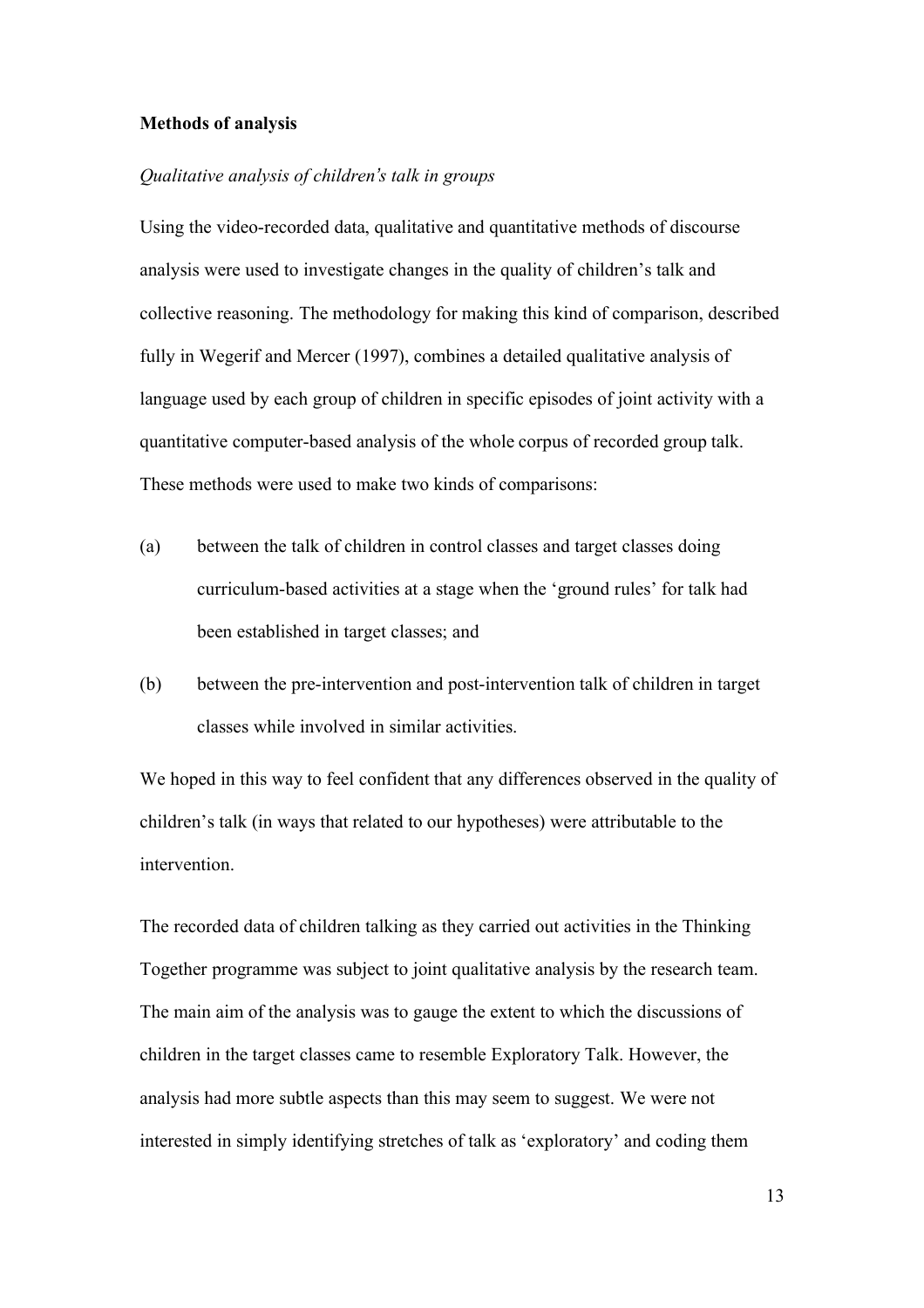accordingly. Indeed, our view is that the nature of language – in which any one grammatical form can be used to fulfil a range of pragmatic functions – renders any coding scheme of dubious value if used separately from a more contextually sensitive, ethnographic type of analysis. Our aim is to consider the extent to which children are using language appropriately and effectively as a tool for thinking together. In making that analysis, the definition of Exploratory Talk serves as an 'ideal type' – a typification of reasoning embodied in talk. The features of Exploratory Talk, as described earlier, are therefore used as a point of reference for the consideration of the quality of the talk of each group. (See Wegerif & Mercer, 1997 for more detail)

One focus of the qualitative analysis was on changes in children's use of talk while engaged in science investigations. This involved the examination of the pre- and postintervention talk of children in target classes as they engaged in computer-based science investigations using Science Explorer II and related to the Year 5 curriculum. The aim of this analysis was to determine if children's joint engagement with the task changed in the predicted ways following the intervention: that is, if they used more talk of an 'exploratory' kind and applied it productively to a scientific task.

This detailed qualitative discourse analysis of talk by the researchers was used in combination with other methods to determine whether children in target classes began to use more Exploratory Talk and apply it appropriately through participating in the project. One additional method was a 'blind assessment'. The purpose of this was to avoid biased judgements arising from the research team's expectations about the outcomes of the intervention. To enable this, one group of children in each target and control class were observed and recorded using the same piece of software in the same activity at the beginning and again at the end of the programme. It was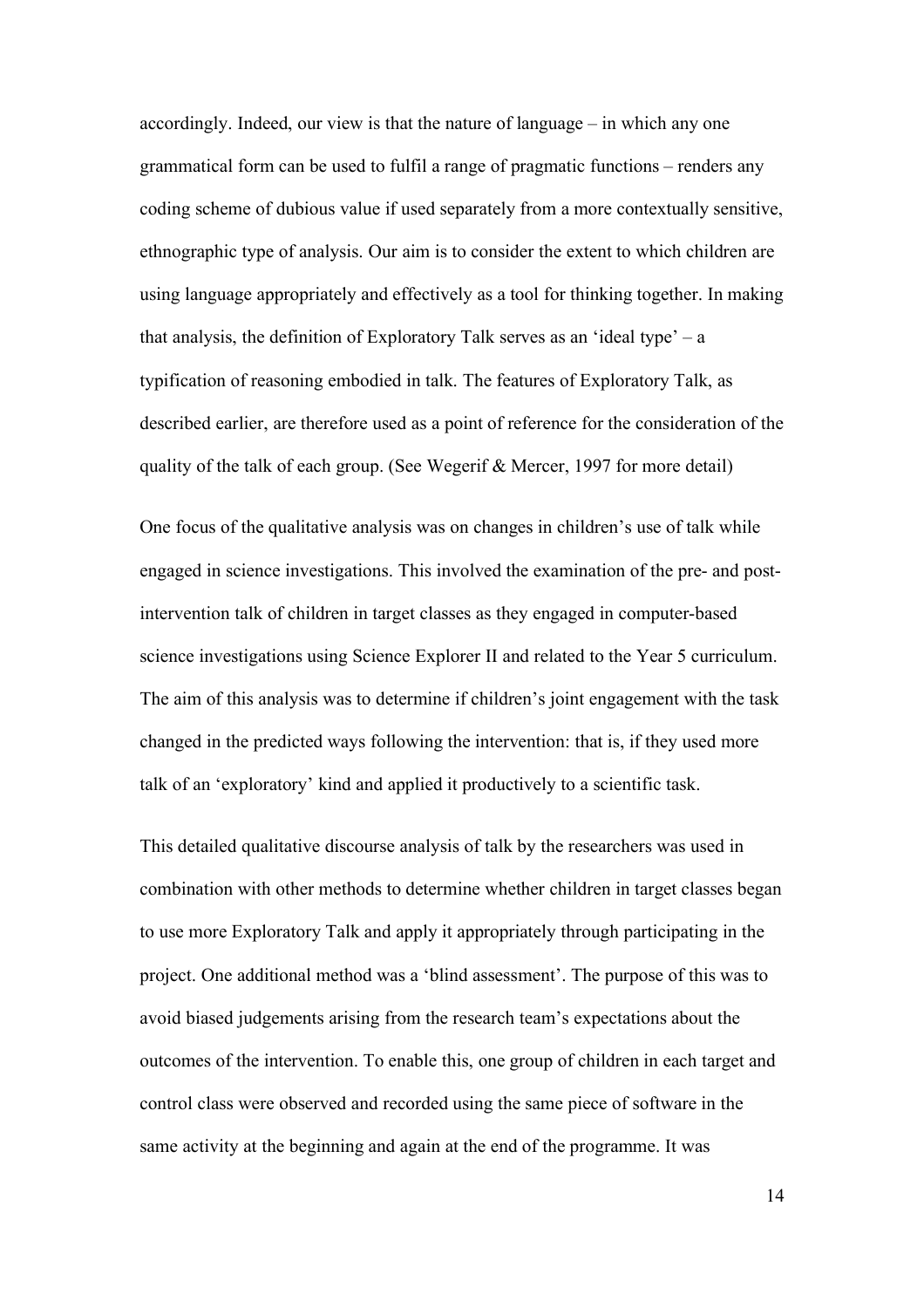originally intended that the activity to be used for this 'blind' pre/post comparison would also be based on a *Science Explorer* activity. However, on reflection it was agreed that the use of one of the activities devised for the project programme would not constitute a fair test, as the target children could be influenced positively by their greater familiarity with discussions based on the Science Explorer environment. A decision was therefore taken to base comparisons of children's talk on recordings of focal groups carrying out a 'moral dilemma' activity based on software called *Kate's Choice* (designed by a member of the research team and tested in earlier, related research) since this would be novel to all the children involved.

A set of 12 tapes and transcripts of the pre- and post-intervention discussions of 6 focal groups in target classes as they carried out one computer-based activity were modified to eliminate all clues as to location and time of recording. Two Open University researchers not involved in the project, but who were familiar with the analytic method and with classroom interaction, studied this data. They were asked to jointly (a) identify episodes of talk which had the characteristics of Exploratory Talk; (b) note the extent of these within the recorded event; and (c) use their findings to decide which discussions were 'pre-intervention' and which were 'post-intervention'.

## *Quantitative analysis of differences in talk*

A quantitative analysis of pre/post differences in the talk of target groups was made using the same *Kate's Choice* data. As in our previous research, one aspect of this analysis focused on the relative extent to which children used 'indicator words' which qualitative analysis in earlier research had shown were associated with reasoning. The indicator words selected were 'because', 'if', 'I think', 'would' and 'could'. Previous research had also shown that the more children explain and justify their views, the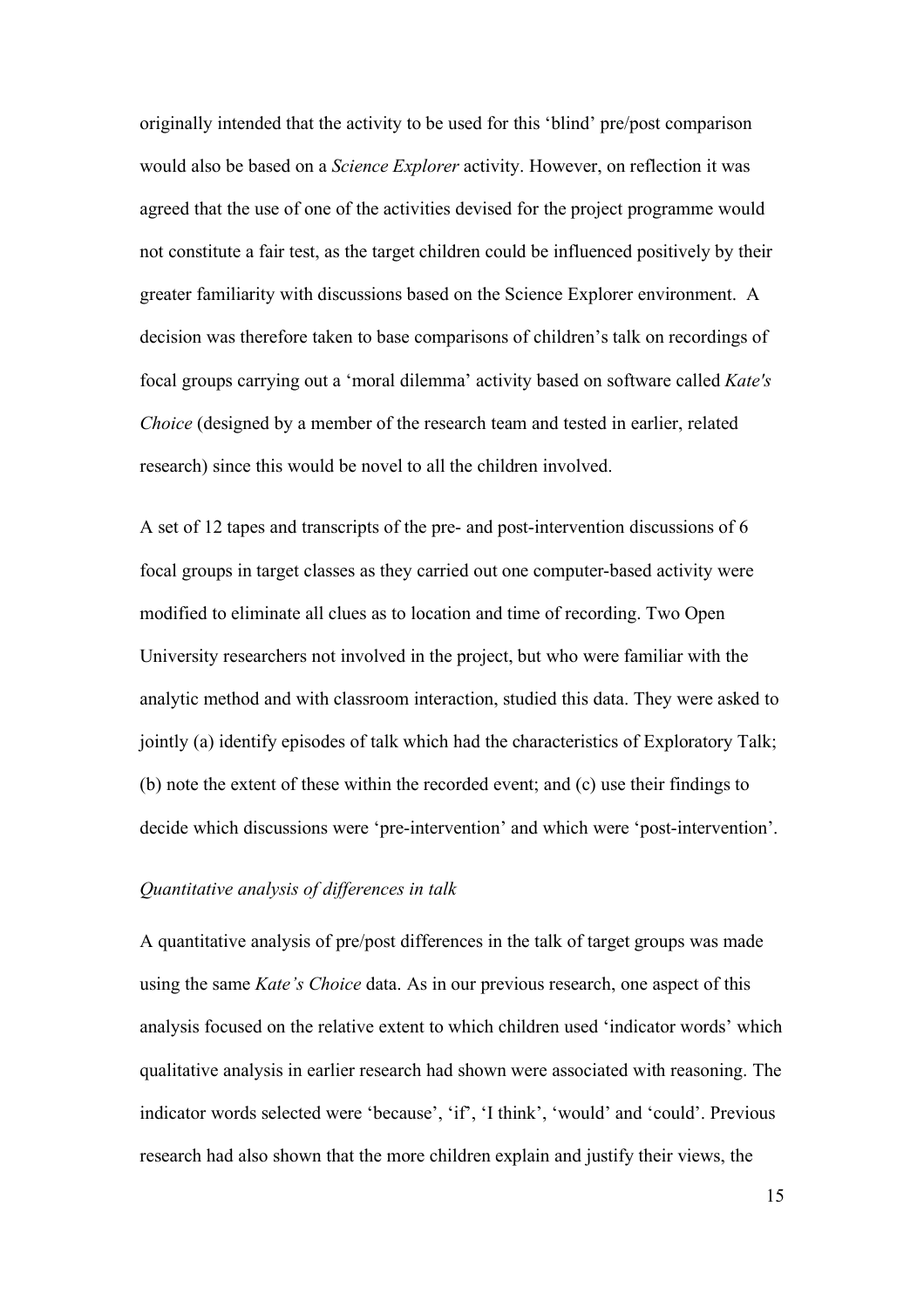longer their utterances will tend to be. We therefore compared the relative mean length of pre/post-intervention utterances in the focal groups when involved in the same type of activity.

#### *Evaluating knowledge and understanding of the science curriculum*

Improvements in subject-related knowledge and understanding were assessed in the following ways. First, as mentioned earlier, we used problems taken from the 'optional SATS' tests for Key Stage 2 provided by the QCA. These covered areas of the curriculum studied by children in both target and control classes. Secondly a 'concept map' activity was devised to assess individual understanding of scientific terms and their relationships (as used in some earlier research on science education (Russell and Watt, 1990) and computer use in schools (Harrison *et al.* 2002)). This activity was based on the topics of 'food' and 'healthy eating' which were studied by both target and control classes. Children were provided with a list of key words and were asked to make a concept map by linking words and annotating these links. Children's responses were scored for the number of links and labels in their concept map which related appropriately to the relevant curriculum knowledge. For example a link between the word HEALTHY and the word FRUIT would score one point and an appropriate annotation on that link such as 'VITAMINS' or 'FIBRE' would score another point. The same activity was given to target and control classes at the beginning and at the end of the school year. Additional evidence came from teachers' assessments of children's progress made over the same period.

### *Changes in the quality of collective and individual reasoning*

As mentioned earlier, our previous research had indicated that teaching children to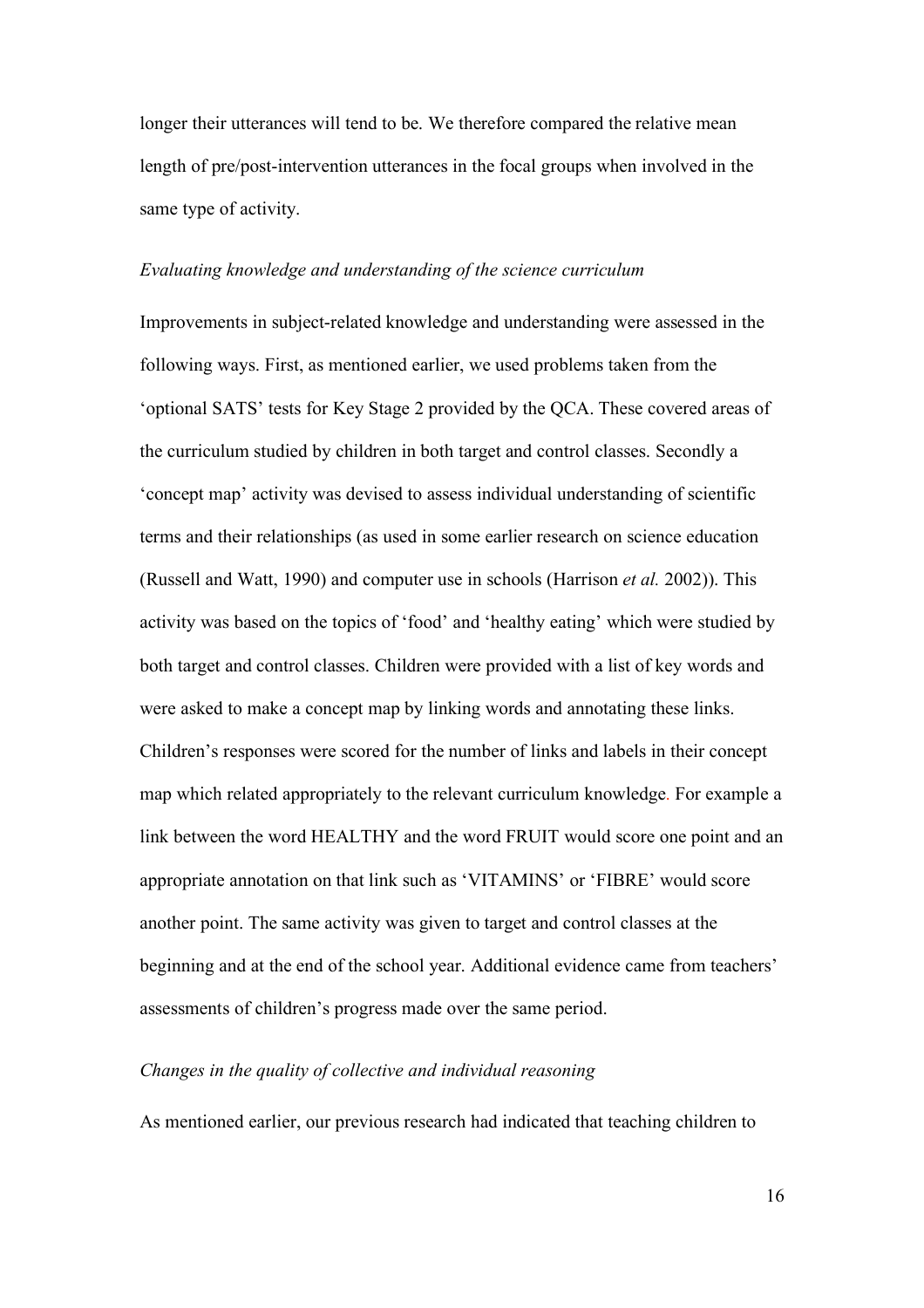use Exploratory Talk helped them to solve the non-verbal reasoning problems of the Raven's Progressive Matrices test more effectively (Mercer, Wegerif &Dawes, 1999; Wegerif, Mercer & Dawes, 1999). We compared pre- and post-intervention performances of target and control classes working on the problems of the Raven's test in groups and as individuals. We have used this finding to argue in support of a Vygotskian, sociocultural account of the relationship between language use and intellectual development. That is, we believe that by engaging in guided, spoken reasoning with their peers, children can assimilate a way of thinking which helps them to reason better when working alone. The Raven's test is an appropriate measure for supporting this claim, as its scores correlate highly with other tests of reasoning and with measures of academic achievement (Raven, Court & Raven, 1995). However, in the earlier research, small sample size meant that although findings for individuals were statistically significant, findings for group scores did not achieve statistical significance (though they were in the predicted direction). This represented a weakness in the evidence we offered for the link between intermental activity and intramental development. In the current project we therefore attempted the test of this sociocultural hypothesis again, with a larger sample of children. Again, the Raven's test was used to compare the pre- and post-intervention both individual and group performances of target and control classes.

## **Results**

Our main hypothesis was that if teachers focused on the direct teaching of ways of using talk effectively for joint reasoning and on the development of children's awareness of the importance and value of this use of talk during science activities, this would raise children's achievement in the study of science. We also predicted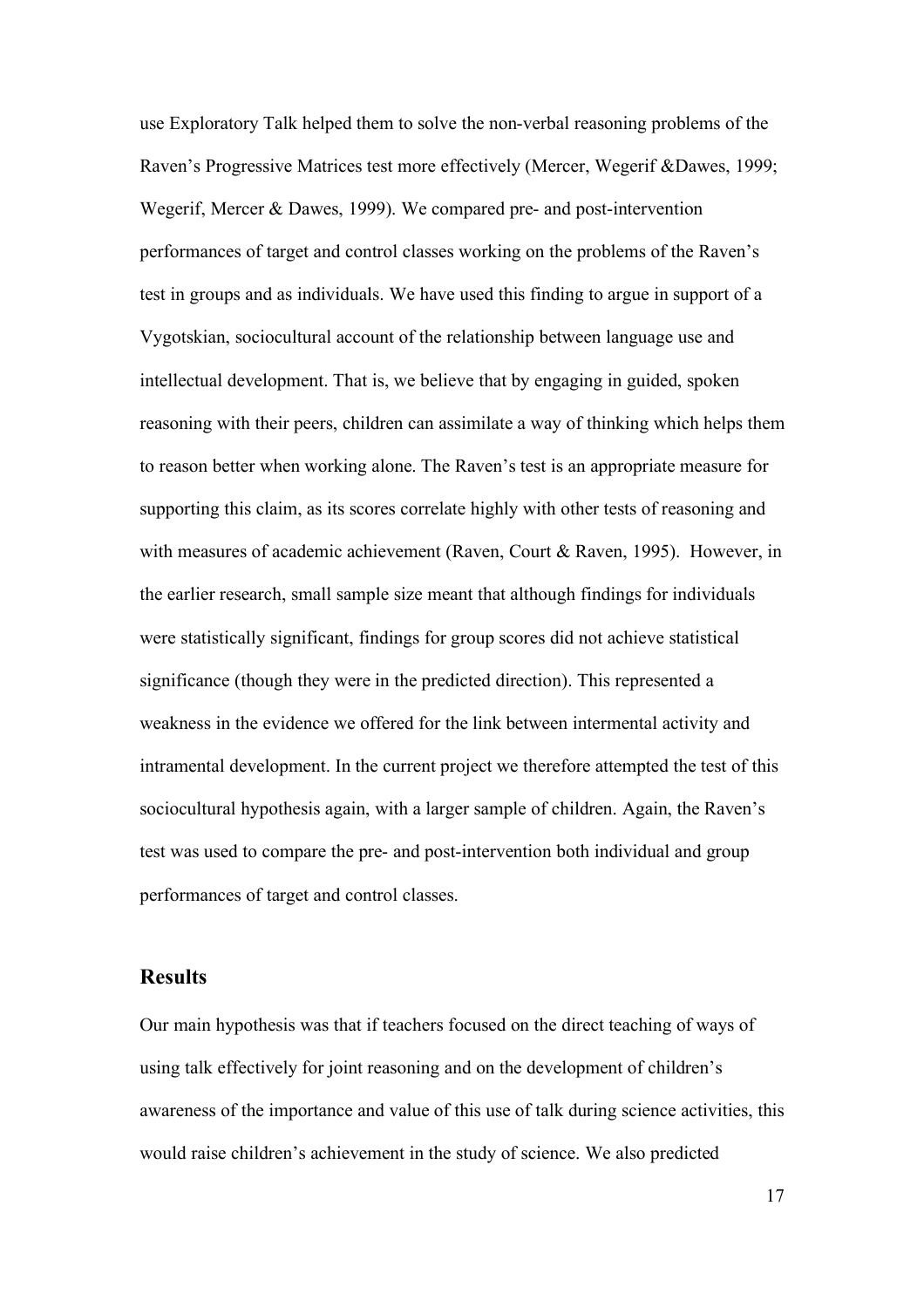effects of the intervention on the quality of children's talk and interaction and on their non-verbal reasoning. Analysis of the data supported these predictions, as explained below.

#### **Changes in the quality of talk and collaborative activity**

## *Qualitative analysis of talk*

We have selected brief but representative sections of the many hours of talk we recorded to illustrate the patterns we discerned in our analysis. The two examples below illustrate the kinds of differences between the talk of target and control groups that we observed. In the first example, a group in a control school are working on a Science Explorer investigation into the effectiveness of materials for providing soundproofing.

## **Transcript 1: Control school group: Keep it Quiet**

- Hannah (*reads from screen*) 'Keep it Quiet. Which material is the best insulation? Click 'measure' to take a sound reading. Does the pitch make a difference?'
- Darryl No we don't want clothes. See what one it is then. (*Points to screen*)
- Hannah No it's cloth.
- Darryl Oh it's cloth.
- Hannah Go down. This is better when Stephanie's in our group.
- Darryl Metal?
- Hannah Right try it.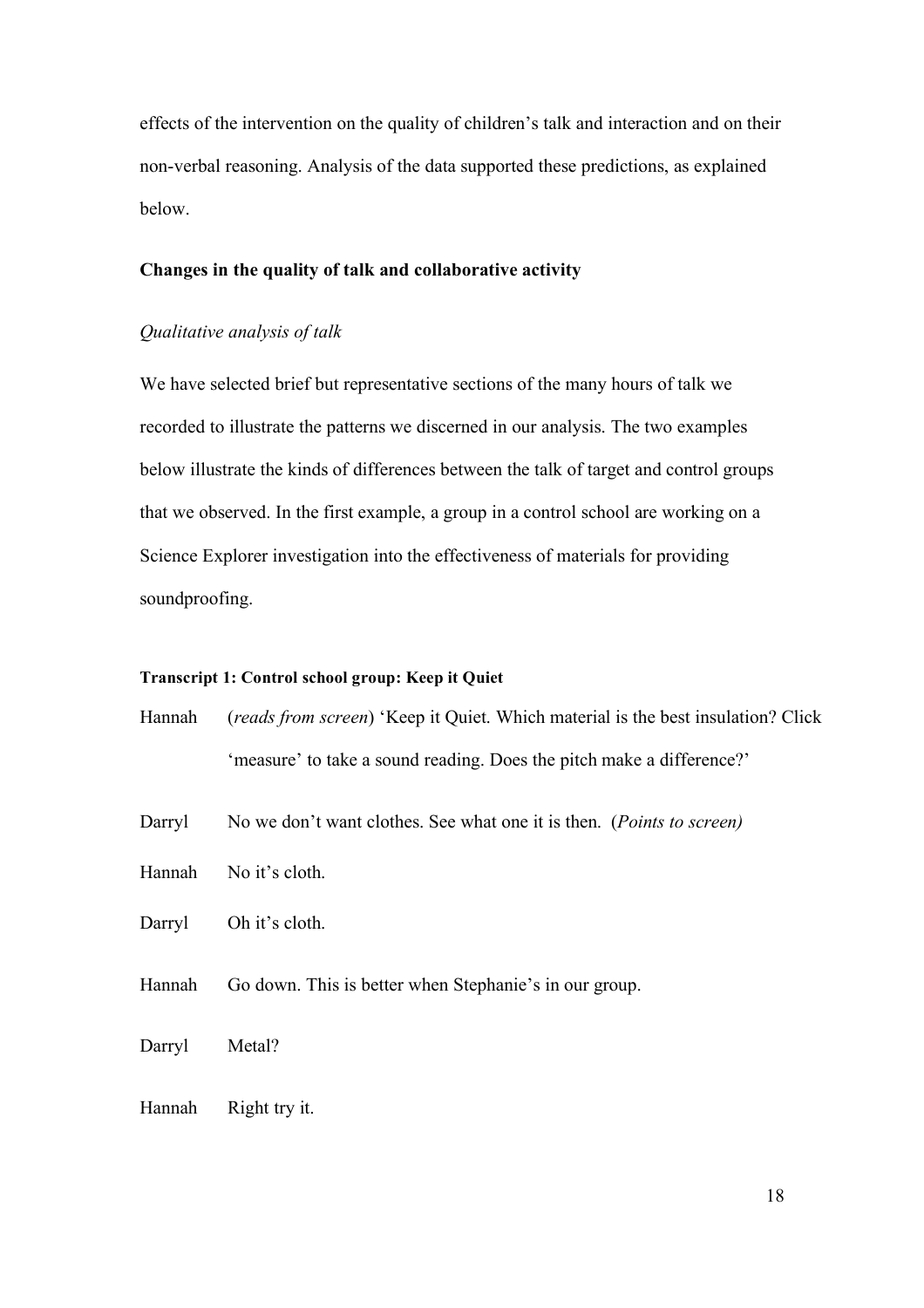| Deborah | Try what? That? |  |
|---------|-----------------|--|
|         |                 |  |

Hannah Try 'glass'

- Darryl Yeah.
- Deborah No one.
- Hannah Now
- Darryl (*interrupts*) Measure.

Hannah Now measure. Hold. (*Turns volume control dial below screen*)

- Darryl Results, notes.
- Hannah Results. We need to go on a different one now. Results.

Darryl Yeah, you need to go there so you can write everything down.

Hannah I'm not writing.

For comparison, the next transcript is of a group of children who have been involved for two terms in the Thinking Together programme. They are engaged in a Science Explorer activity about the effectiveness of materials for blocking out light.

## **Transcript 2: Target school group: Blocking out light**

Ross OK. (*reads from screen*)'Talk together about a plan to test all the different types of paper.'

Alana Dijek, how much did you think it would be for tissue paper?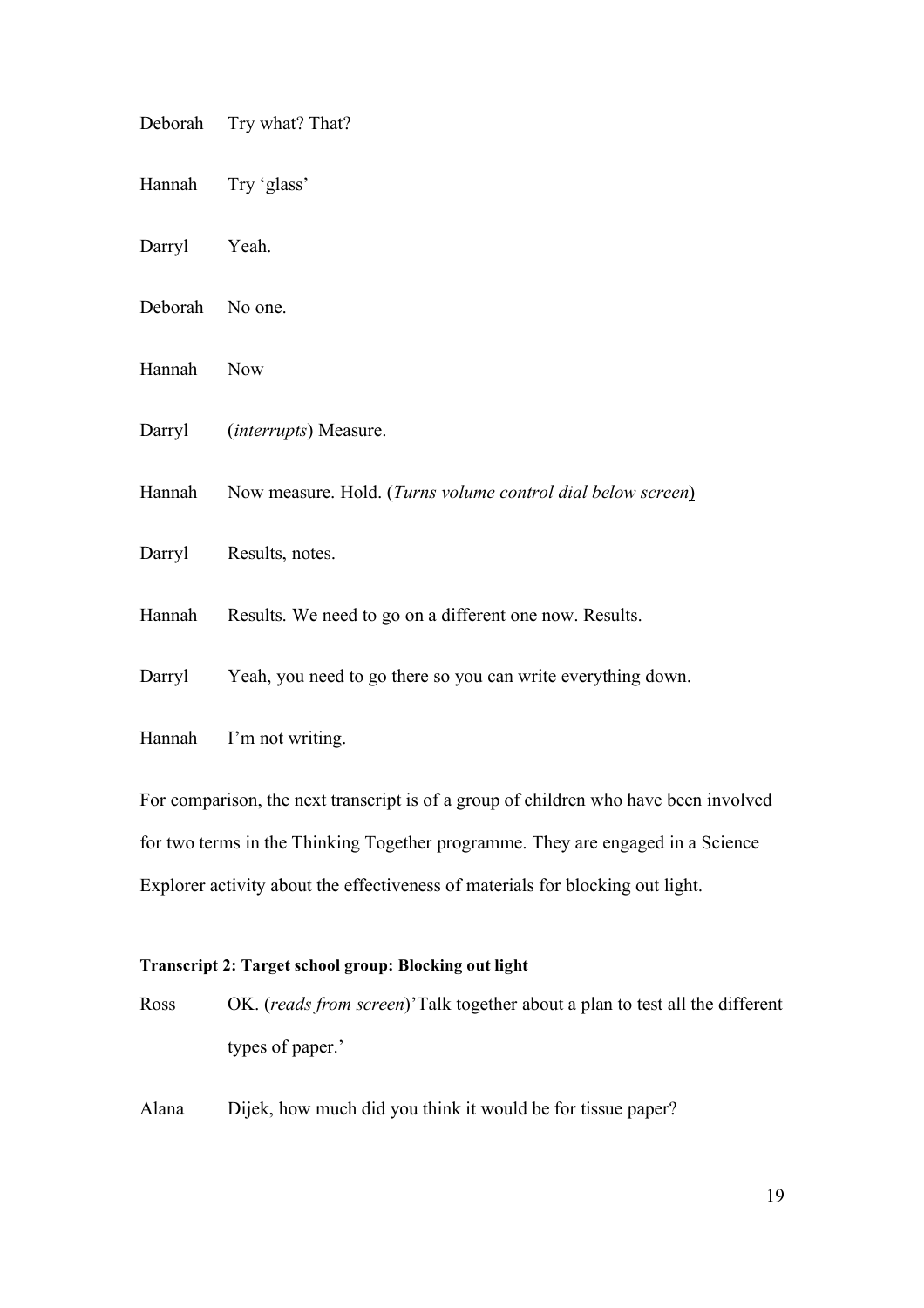| Dijek | At least ten because tissue paper is thin. Tissue paper can wear out and you can                                                               |
|-------|------------------------------------------------------------------------------------------------------------------------------------------------|
|       | see through, other people in the way, and light can shine in it.                                                                               |
| Alana | OK. Thanks.                                                                                                                                    |
| Alana | <i>(to Ross)</i> Why do you think it?                                                                                                          |
| Ross  | Because I tested it before!                                                                                                                    |
| Alana | No, Ross, what did you think? How much did you think? Tissue paper. How<br>much tissue paper did you think it would be to block out the light? |
| Ross  | At first I thought it would be five, but second -                                                                                              |
| Alana | Why did you think that?                                                                                                                        |

Ross Because when it was in the overhead projector you could see a little bit of it, but not all of it, so I thought it would be like, five to block out the light.

Alana That's a good reason. I thought, I thought it would be between five and seven because, I thought it would be between five and seven because normally when you're at home if you lay it on top, with one sheet you can see through but if you lay on about five or six pieces on top you can't see through. So that's why I was thinking about five or six.

The talk of the group in Transcript 1 indicates that the children are not working cooperatively except at the most superficial level. They do not share knowledge, build on each other's suggestions, provide reasons for their proposals or seek joint agreement. The contributions are monosyllabic and minimal. It does not seem that the participants are at all engaged with one another's thinking. This kind of talk is not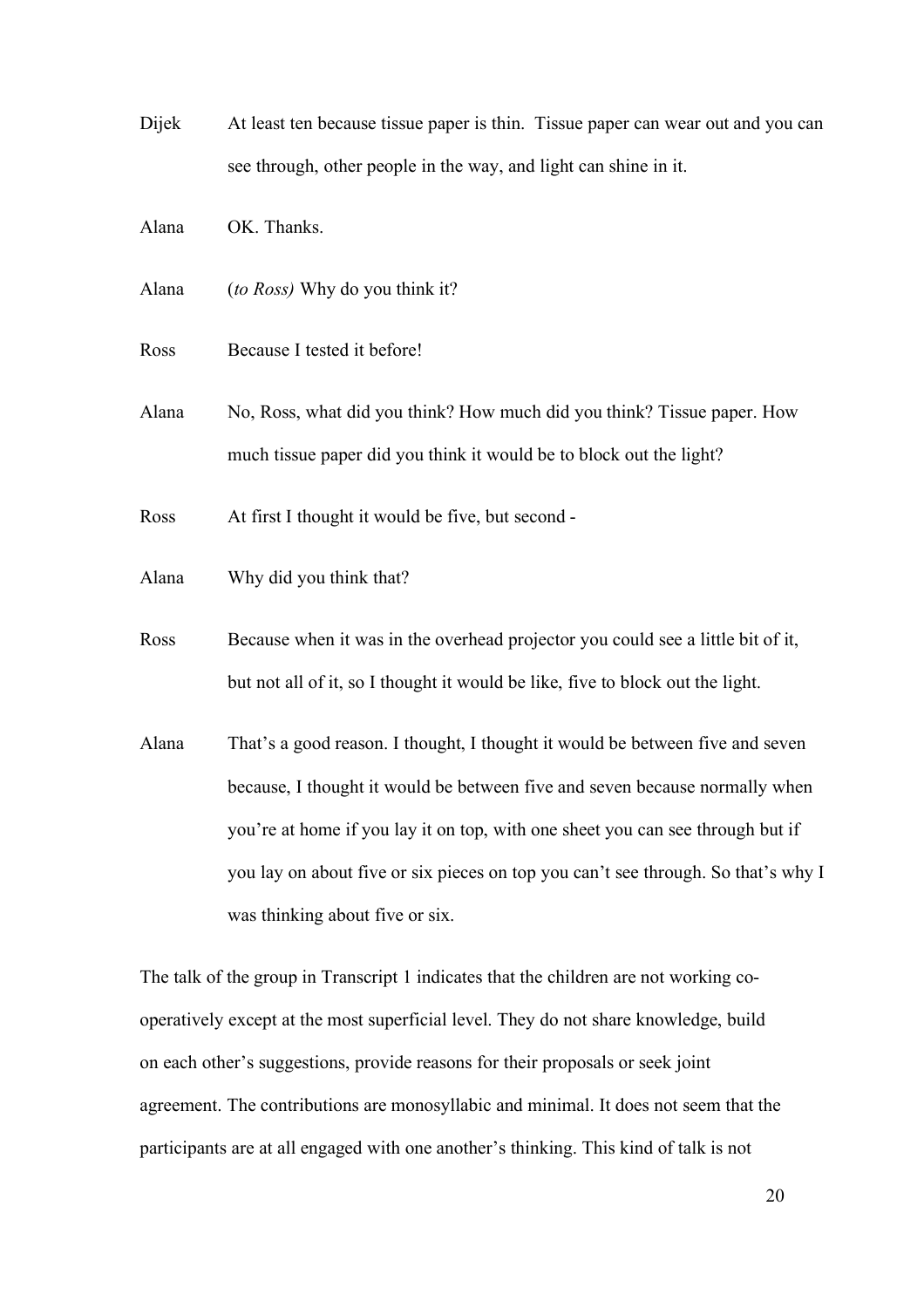uncommon in primary classrooms and illustrates a need for the guided development of children's skills in communicating and thinking together. In Transcript 2 the children's discussion has many of the features of Exploratory Talk. They ask each other for information and opinions, seek reasons and provide them, share their thoughts, and evaluate proposals that are made. Challenges are constructive and all the group are involved in working towards a joint decision. The children's use of the structures they have recently been taught may seem a little formulaic (for example, Alana's repeated 'Why do you think that?'); but they are using the strategies appropriately and purposefully. Opinions are treated with respect. Each speaker has the opportunity to develop their ideas as they speak. Indeed, it appears that the talk precipitates thinking. The two researchers who carried out the 'blind assessment' exercise correctly identified the transcribed discussions correctly as 'pre-' and 'postintervention' for five out of the six classes.

### **Quantitative analysis of talk**

Table I shows the relative the incidence of indicator words in target children's talk while doing *Kate's Choice*, before and after their involvement in the Thinking Together lessons.

## **<insert Table I here>**

It can be seen that there is a greatly increased incidence of the words indicative of Exploratory Talk in the children's discussions after the intervention. The children's greater use of such words reflects their increased attempts to share each other's thoughts before deciding on a course of action and moving on through the programme. In earlier research, we had found that the more children explain and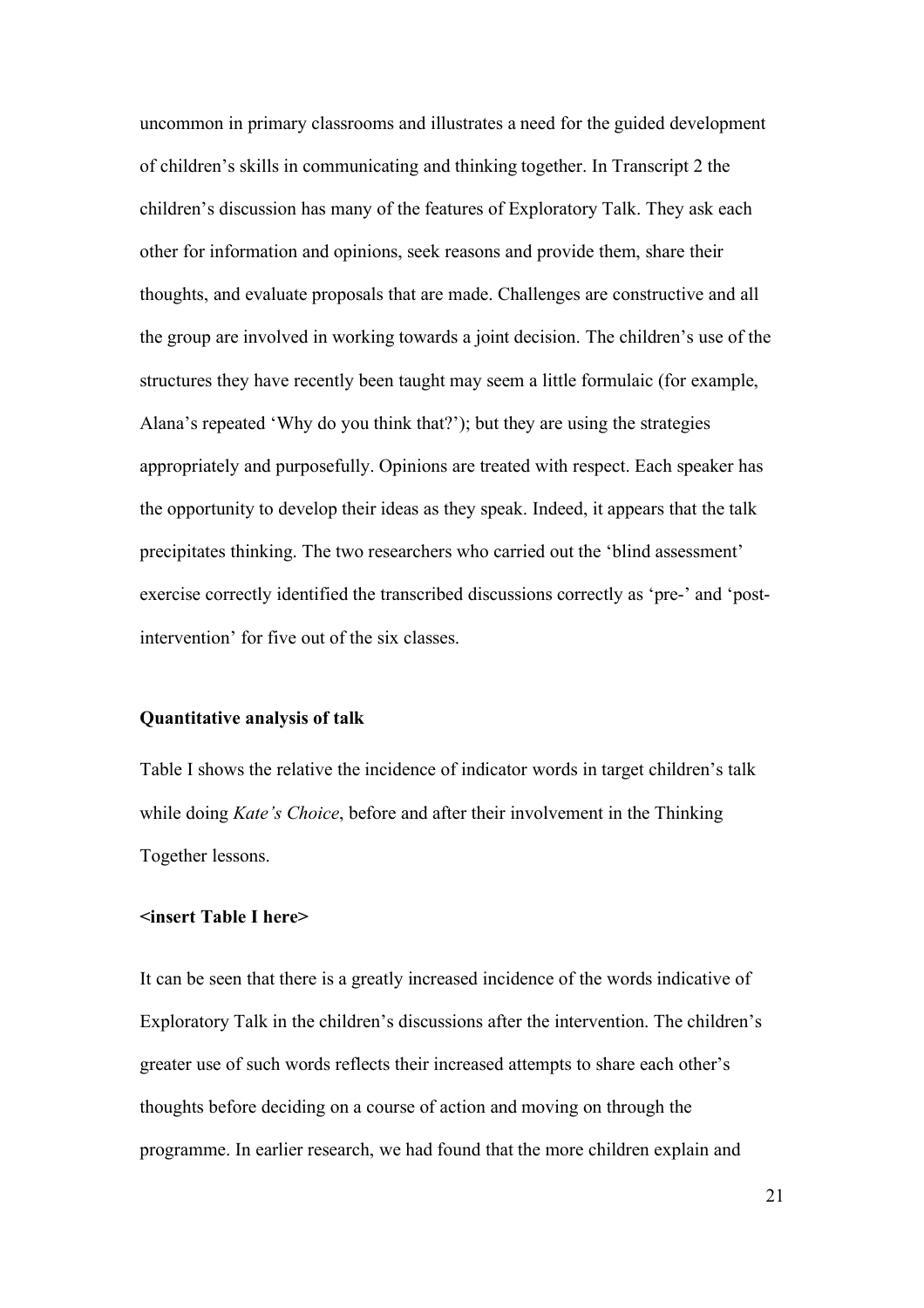justify their views, the longer their utterances tend to be. The association between increased utterance length and more explanation and justification was confirmed in the present study by the qualitative analysis of a sample of transcripts. We therefore also counted the number of utterances in all the talk data which exceeded 100 characters when transcribed (excluding text read from the computer screen). The results of this analysis, provided in Table II, are indicative of the more elaborated contributions to the discussions made by children post-intervention.

### **<insert Table II here>**

#### **Evaluating knowledge and understanding of the science curriculum**

The results of the assessment based on science SATs questions are shown in Table III. The numbers of children are less than the total number who participated, because to ensure validity of statistical analysis it was necessary to exclude those children for whom no pre/post match was possible due to departures during the project and absences at the times of testing. It was also unfortunate that because of staffing problems in one school at the time of the post-intervention assessment, one class had to be excluded. Nevertheless, the results indicate that the scores of target classes increased significantly more than those of the control classes. This supports the view that the intervention had a positive effect on the target children's study of the relevant parts of the science curriculum.

### **<insert Table III here>**

The concept mapping exercise was used as a test of the extent to which children in the target classes became, over the period of the intervention, relatively more able to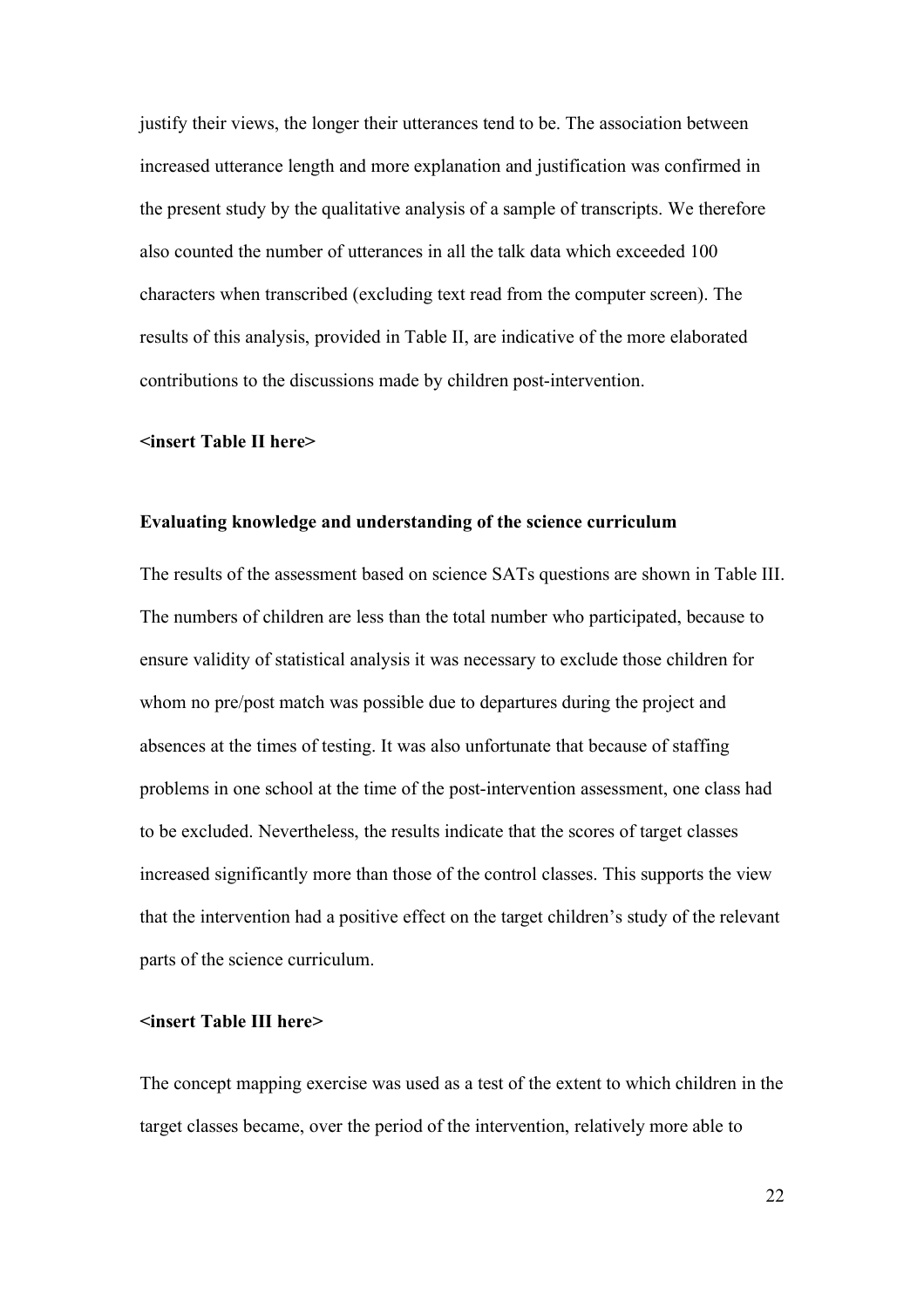perceive relationships between different scientific concepts - or at least the terms representing them. The results of the exercise are summarised in Table IV, which indicates the impact of the intervention in the predicted direction. Because the intervention did not involve any special teaching about the relationships between concepts or terms, the target children's superior post-intervention performance in producing concept maps seems most appropriately attributed to the improved quality of their collective reasoning about the relevant subject matter.

#### **<insert Table IV here>**

Overall, the results show that the children in the target classes gained significantly better scores in science than those in control classes, thus providing evidence for the effectiveness of the intervention in improving children's study of the science curriculum.

#### **Changes in the quality of collective and individual reasoning**

The mean scores of children carrying out the Raven's test are shown in Table V below. Pre- and post- intervention comparisons of groups of children in the target and control classes working on Raven's test were made using an analysis of covariance with pre-intervention results as covariate, post-intervention results as dependent variable and condition as fixed. It can be seen that the target pupils performed significantly better than the control pupils after the intervention, taking into account the pre-intervention performance levels of both groups.

## **<insert Table V here>**

In the school environment, some changes in the pre/post membership of groups were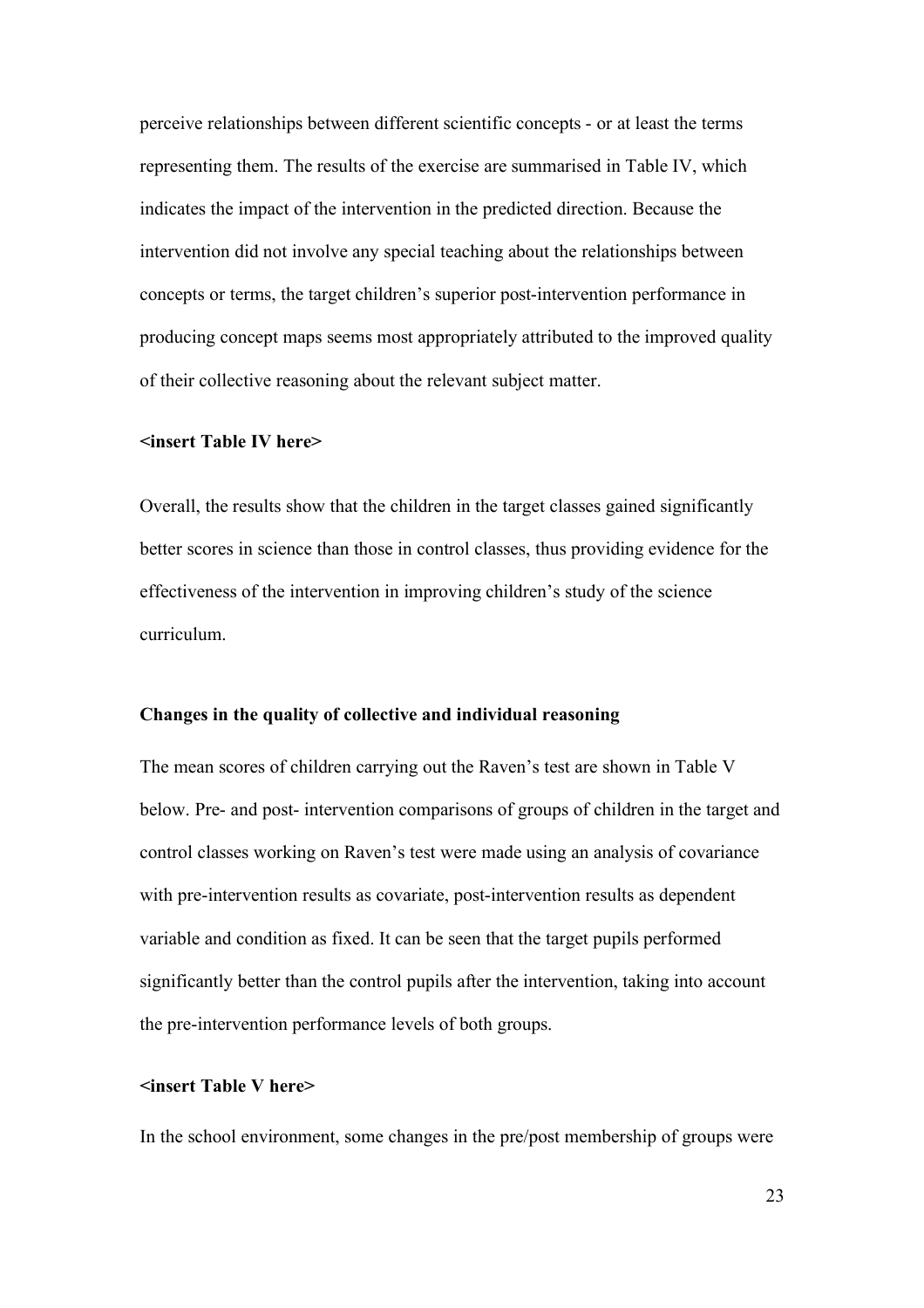inevitable. Such changes could be assumed to reduce the covariance between the preand post-test scores, which would mostly decrease the accuracy of the corrected postscore measures (in the analysis of covariance) by introducing 'noise'. This would normally make it harder to detect a significant difference due to the treatment condition. It is possible the group composition changes may not have been random and could have introduced bias into the analysis of covariance: but this cannot be detected or corrected. Taking these two considerations into account, the results for the groups are strongly indicative of the intended effect of the intervention.

Pre/post comparisons of individual children in the target and control classes doing the Raven's test were also made using an analysis of covariance with pre-intervention results as covariate, post-test results as dependent variable and condition as fixed. The mean scores are shown in Table VI below. The target children performed significantly better than the control children after the intervention, taking into account preintervention performance levels.

## **<insert Table VI here>**

As mentioned earlier, our previous studies had shown statistically significant increases in individual scores on this test, but not in corresponding group scores. These new results provide statistical evidence of changes in both group and individual reasoning. They thus provide support both for the general sociocultural hypothesis that the intermental activity of using language as a tool for reasoning collectively can influence the development of individual thinking and learning. They also support the more specific hypothesis that a programme of activities for encouraging the use of Exploratory Talk had specific, predicted positive effects on the quality of children's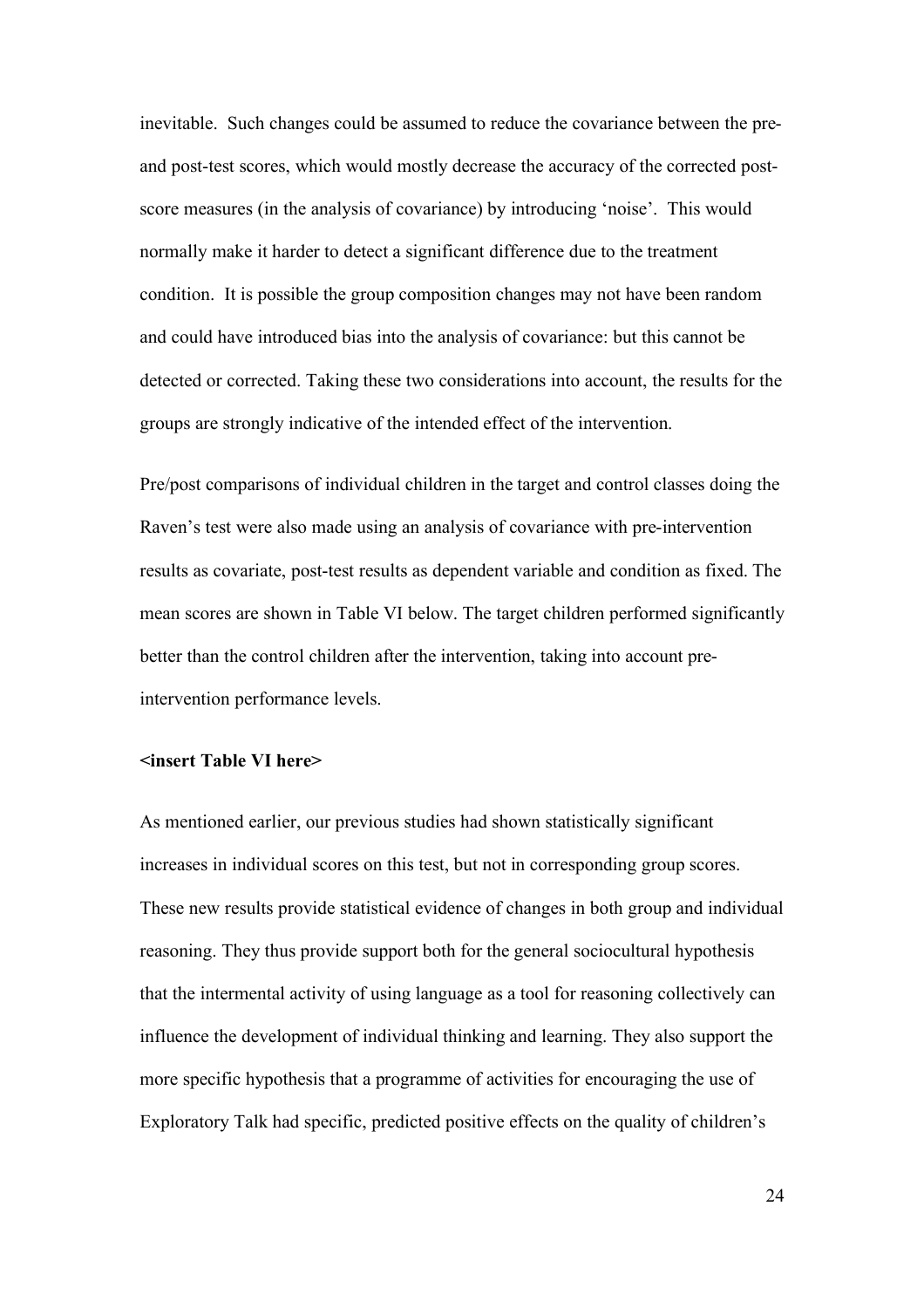reasoning. Moreover, these effects are demonstrated by a test which was not similar in content or format to any activities in the Thinking Together programme, meaning that the target children were no more familiar with the test than the control children. This therefore also supports the view that the discursive and reasoning skills gained by the target children were not highly task-specific or context-bound, but represented a transferable competence. By involvement in a class undertaking the teaching and learning of talk skills, the children had gained the kinds of generalisable communication and thinking skills which are commonly advocated as a desirable outcome of educational experience.

In order to evaluate longer term effects sample 'spot check' video recordings of activities with children from two target schools have been made, almost one year after the end of the intervention. These showed that individuals and groups were still able to recall the ground rules and use Exploratory Talk appropriately when carrying out problem-solving activities. One of our intentions has been to follow Adey and Shayer's (1994) example by post-testing for the impact of the intervention in future years, by tracing target classes on measures of academic attainment. However, as mentioned earlier, there are high rates of mobility of participating children and teachers in Milton Keynes and this makes it difficult to track any one cohort of children. There is also the problem of the lack of continuation of the Thinking Together approach as participating teachers leave a school or as children move to other schools, with the likely result that the discourse habits which the approach has encouraged in children will not be reinforced. Nevertheless, our continued involvement with Milton Keynes schools should make it possible to assess continuing effects on practice and achievement.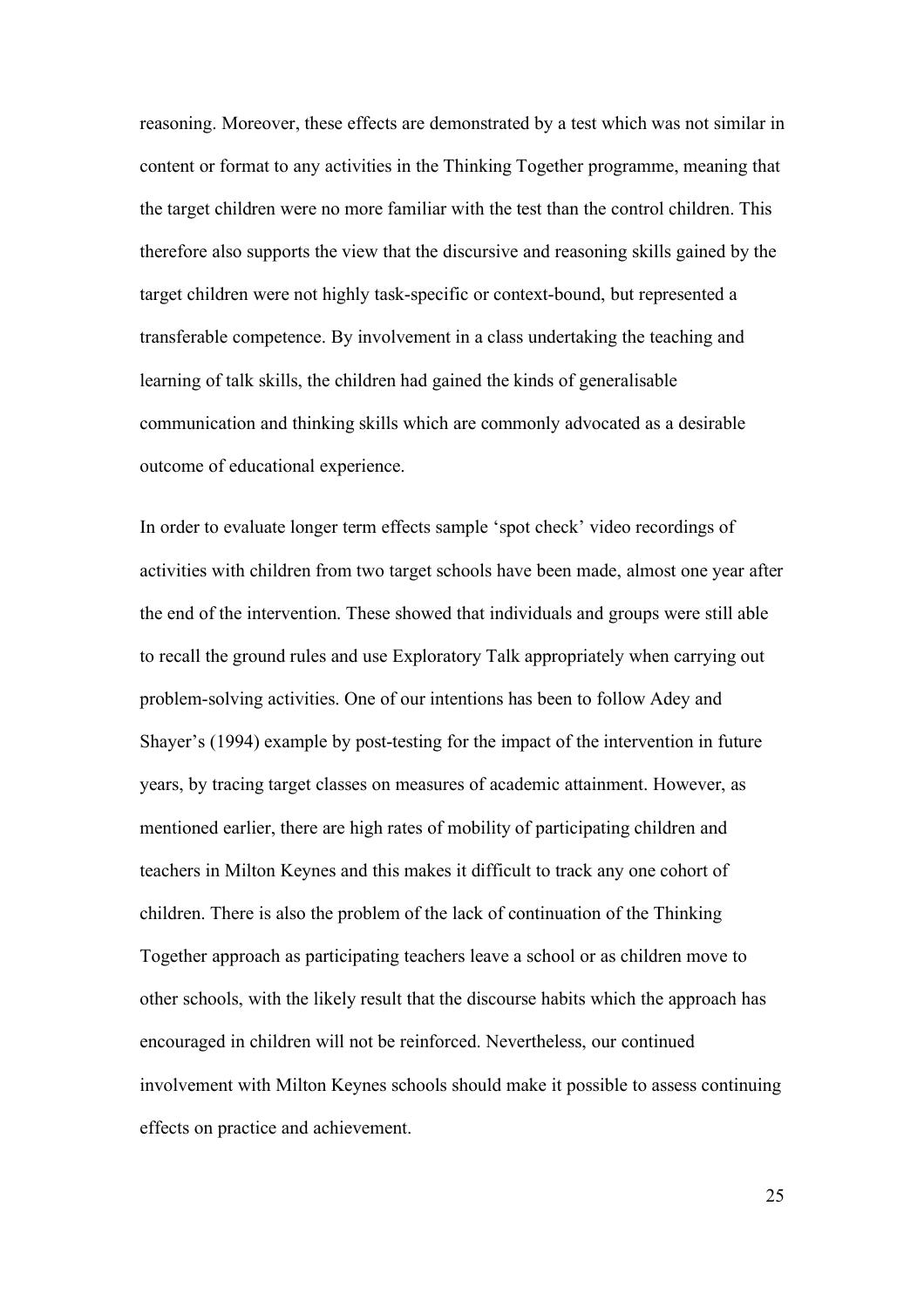## **Discussion and conclusions**

The research reported here has demonstrated that an experimental teaching programme enabled children in primary schools to work together more effectively, improve their language and reasoning skills and reach higher levels of attainment in their study of science. We have replicated and strengthened our earlier findings which supported the sociocultural claim that language-based, social interaction (intermental activity) is a developmental influence on individual thinking (intramental activity). But the results provide support of other kinds for the sociocultural perspective on education, and hence for the validity of sociocultural theory as the basis for an applied psychology of education. By showing that children's increased use of certain ways of using language leads to better learning and conceptual understanding in science, we have provided empirical support for the conception of science education as induction into a community of discourse or practice (Lemke, *op.cit*.; Leach and Scott, *op.cit*.).

The intervention programme was carefully designed to include both teacher-led activities and activities in which children worked together in groups; and as the teachers in target schools were trained to provide guidance of a particular kind, and the group discussion in target schools was expressly based on 'ground rules' which were not made available to control classes, our study does not enable the effects of these two factors to be distinguished. But our theoretical position supports the view that separating these two types of interaction is incompatible with the provision of an effective educational experience; it would not be possible to design an intervention compatible with our sociocultural hypotheses without combining these two elements. Moreover, the complementary effects of both types of interaction for primary science education have been well demonstrated by other very relevant research (particularly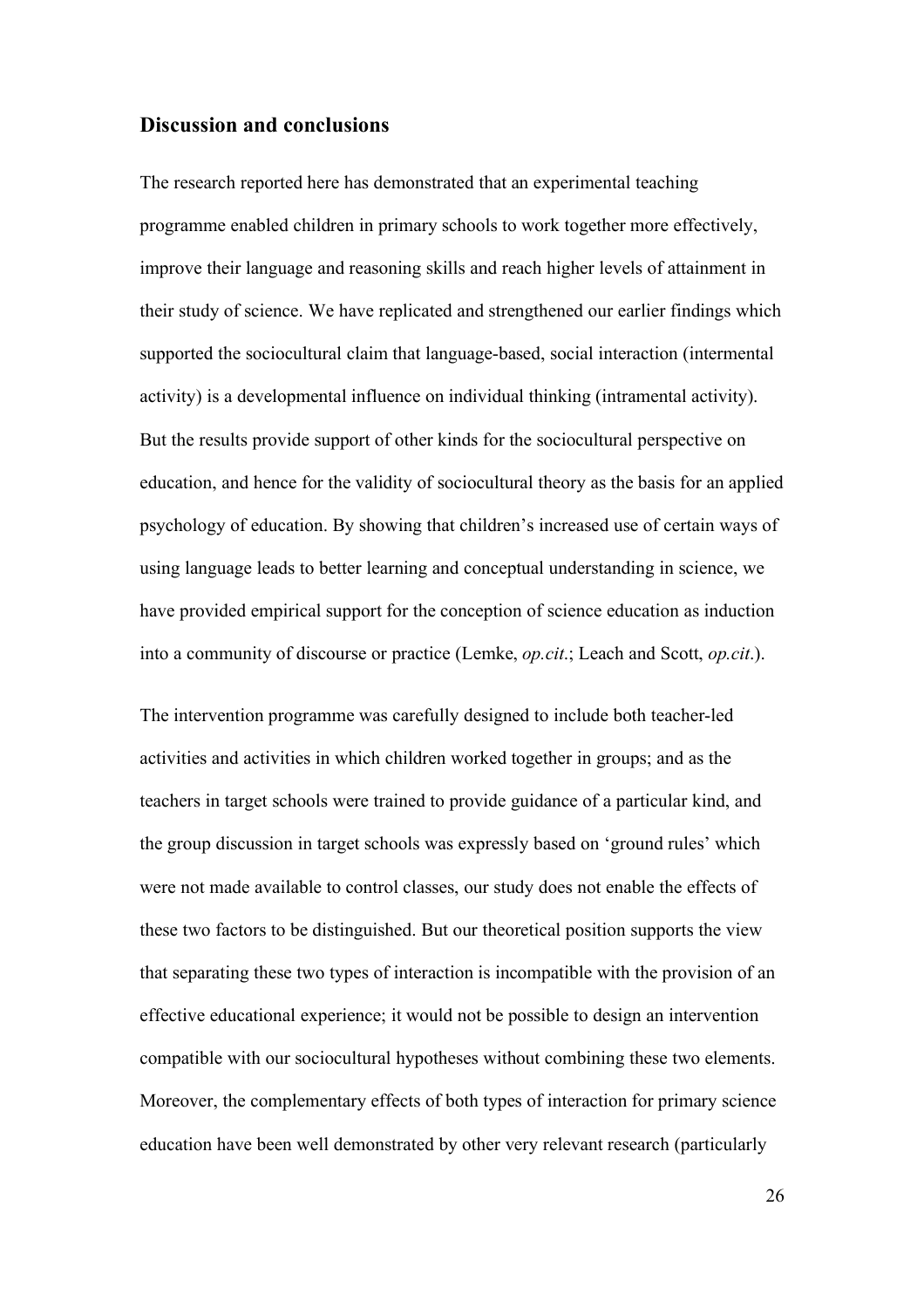that of Howe et al., 2000, as discussed in the earlier part of this paper). Our findings therefore add to the evidence that the development of scientific understanding is best assisted by a careful combination of peer group interaction and expert guidance, and provide an example of how that combination can be successfully achieved.

These findings have relevance for current debates about the role of educational research for providing a base of evidence for informing educational practice. They demonstrate that the pursuit of applied, practical educational research need not entail the loss of a theoretical dimension in favour of mere evaluative description. Theoretically-informed ideas about teaching and learning can be transformed into empirical investigations, which can then provide new insights into 'what works' – and thus provide an evidential base for practice of the most robust kind. Surely practice is best informed if it has both theoretical and empirical support?

Evidence of the positive effects of our intervention on children's talk and attainment has been provided by several, complementary strands of our analysis. However, there are also other observed effects, more subtle and harder to measure precisely, on ways teachers work with their classes, on groups undertaking joint activities, and on individual children. The teachers in the project schools have created talk-focused classrooms in which the children, as Barnes and Todd (*op. cit*.) put it, are 'each other's resource'. But this does not mean teachers should abdicate responsibility for guiding the construction of knowledge; their role in enabling children to gain a better understanding of interpersonal communication and curriculum content is crucial. Rather, it creates conditions in which the educational purposes of teacher-led and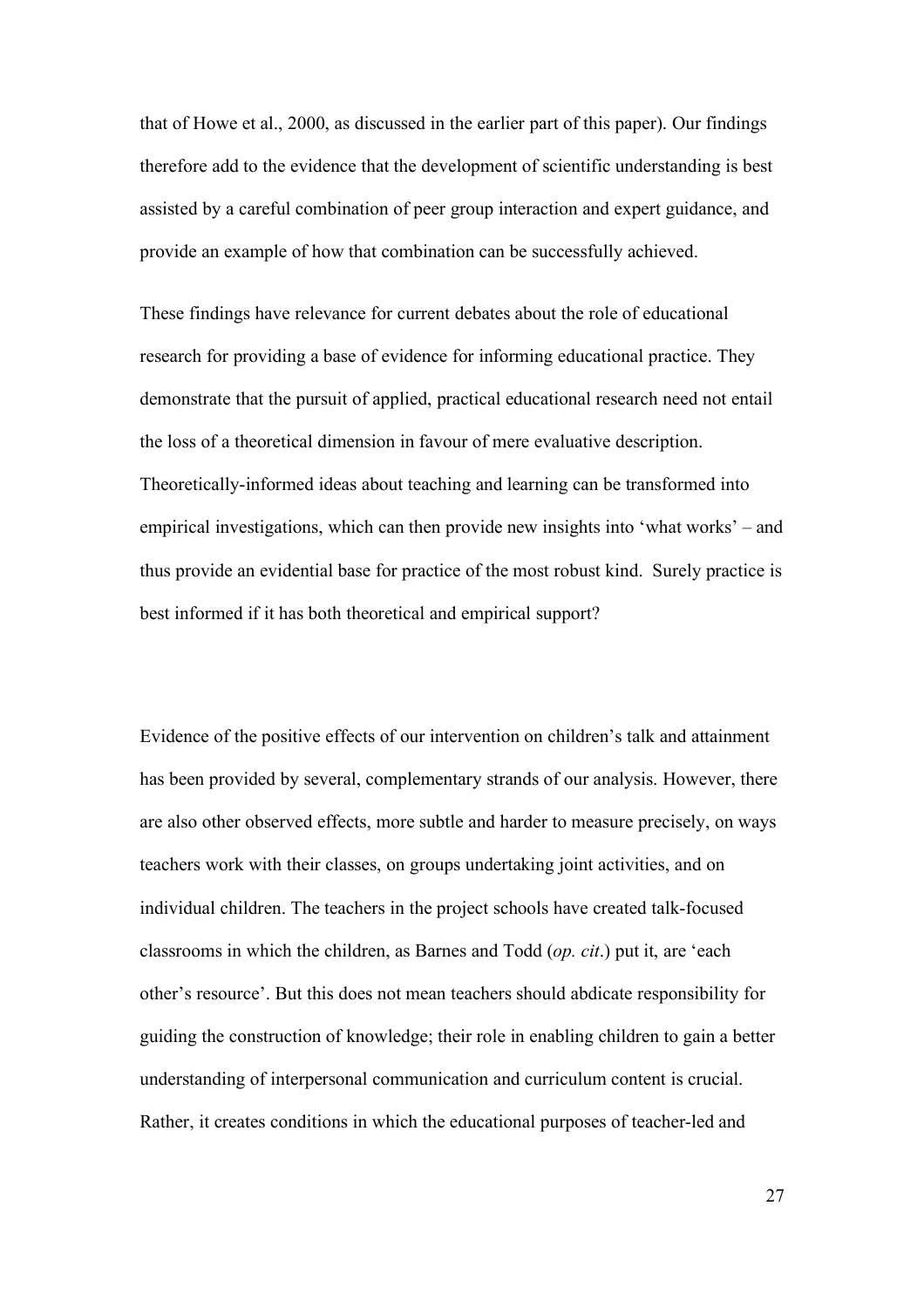group-based activities become clearer to all involved. Teachers report that their relationship with their class benefits, as the class gains an ethos based on shared purposes for activity and, especially, for collaboration. The class atmosphere becomes more open, interested and engaging.

Providing children with 'rules' for talk may seem constraining. But for children who agree some ground rules and then try to implement them, they can represent a kind of freedom. The usual social conditions for talk – for example, the dominance of the participants who talk most and most forcefully - are suspended. The social status of individuals can be neutralised by the ground rules, creating an intellectual environment which is more equitable – though of course it is also one in which everyone's ideas are open to critical examination. More confident children gain the opportunity to hear a wider range of views. Quieter children find that their contribution is sincerely requested and valued. One of the simplest but most profound benefits for children is the idea that challenging each other is not just accepted but encouraged. In many situations, having your views challenged can be threatening. In the target groups, however, a challenge leads to an exchange of reasoning and a better understanding of another's position. The insight that this is possible may be generalised to other situations. Teachers have reported that participating children find it easier to resolve conflict in situations outside the classroom. Our findings indicate that if teachers provide children with an explicit, practical introduction to the use of language for collective reasoning, then children learn better ways of thinking collectively and better ways of thinking alone. The implications for educational practice are clear.

In order that the results of the project can inform educational practice, a set of lesson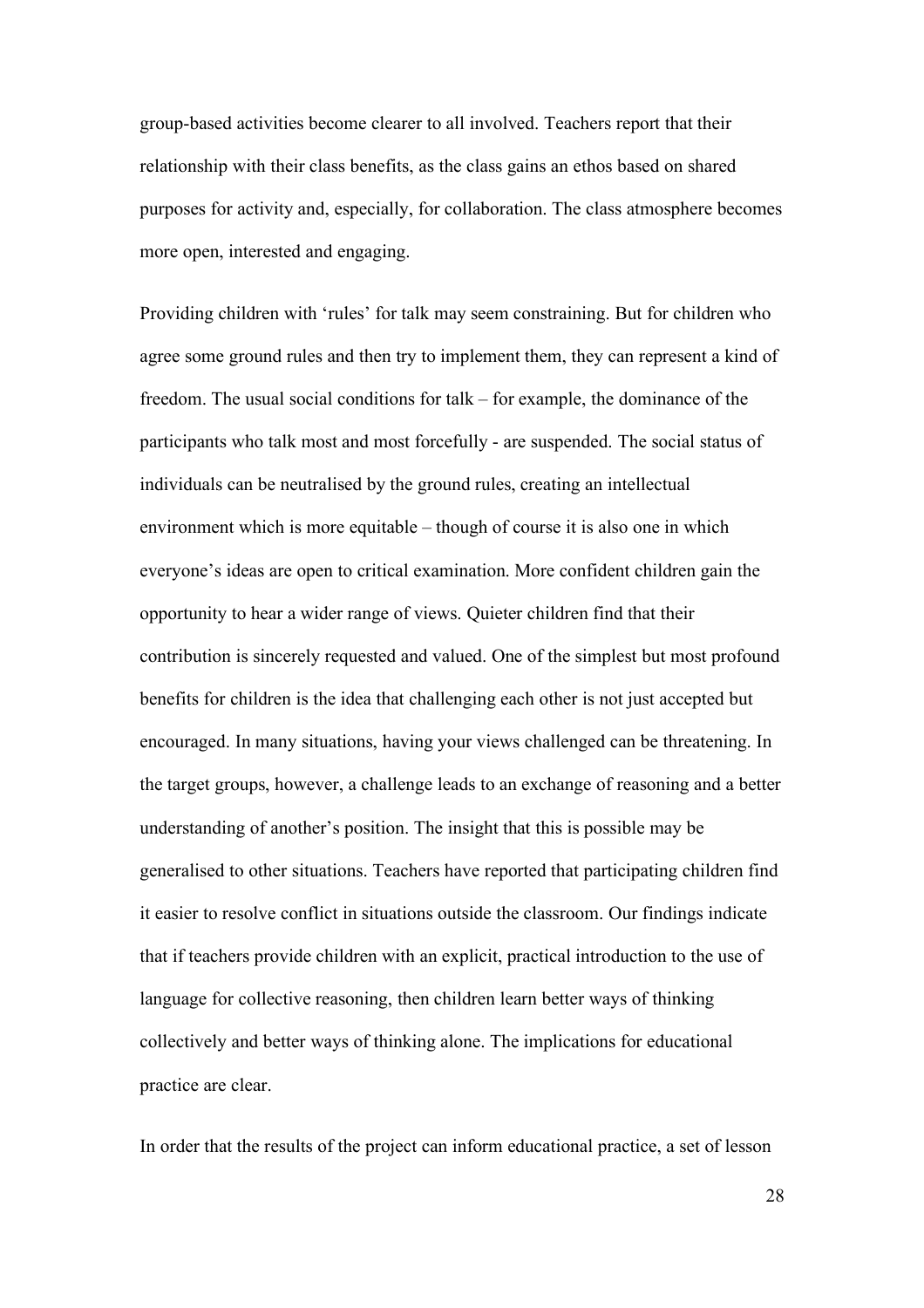plans called *Thinking Together in Maths and Science* has been created and will be published as a companion volume to our earlier publication (Dawes et al., *op.cit*.). This will incorporate guidelines for the effective use of existing educational software as a basis for group activity. Draft multimedia material for the professional development of teachers on the implementation of the Thinking Together approach has also been produced. It sets out the structure of the Thinking Together programme and the teaching strategies involved in implementing it, using video sequences of classroom interaction from the project data to illustrate ways of modelling and scaffolding children's questioning and reasoning. This has already been used to conduct professional development sessions for schools and workshops at conferences and plans are now under way to use it as the basis for an Open University on-line inservice course for teachers. Related projects, building on the methods and results described here, have begun in Milton Keynes schools for Key Stages 1 (ages 6-7) and 3 (ages 12-13).

In the UK, findings from our earlier research have already informed the official guidance and training materials provided for teachers in relation to English and the national strategies in literacy and the foundation subjects (e.g.DfES, 2002; QCA, 2003) and have been presented to a House of Commons Select Committee on Education and Skills. However, across the curriculum subjects there is considerable variation in terms of official policy, teacher guidance and classroom practice in the extent to which it is recognized that the quality of teaching and learning is dependent on the quality of classroom dialogues. It is our hope that the findings reported here will encourage greater recognition of this in the teaching of science.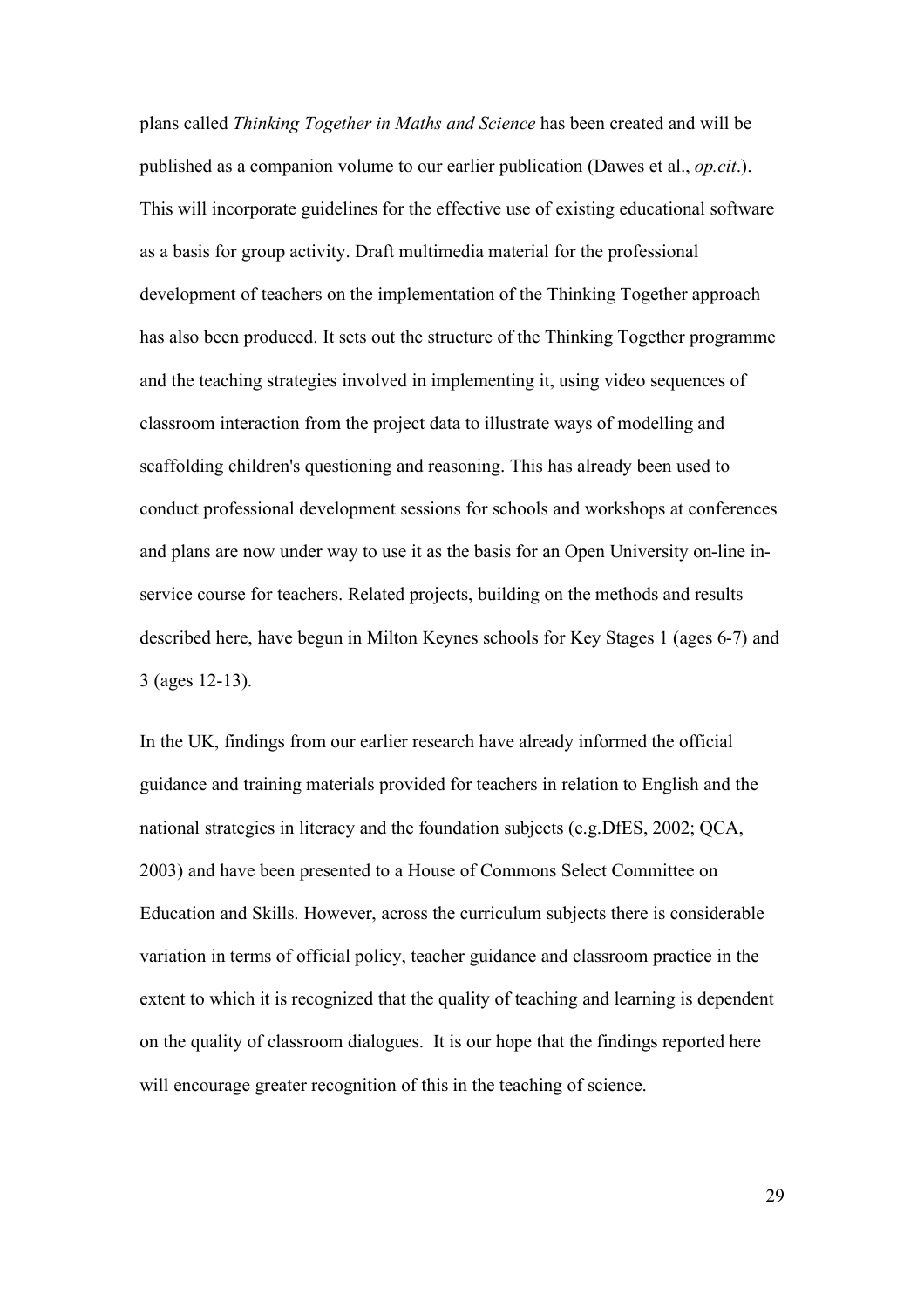## **References**

Adey, P. and Shayer, M. (1993) An exploration of long-term far-transfer effects following an extended intervention programme in the high school science curriculum, *Cognition and Instruction.* 11 (1), pp. 1-29.

Alexander, R. (2003) Talk in teaching and learning: international perspectives, in *New Perspectives on Spoken English in the Classroom: discussion papers*. London, Qualifications and Curriculum Authority.

Barnes, D. and Todd, F (1977) *Communication and Learning in Small Groups* (London, Routledge & Kegan Paul).

Daniels, H. (2001) *Vygotsky and Pedagogy* (London: Routledge/Falmer).

DfES (2002) *Training Materials for the Foundation Subjects: Key Stage 3 National Strategy* (London, Department for Education and Skills).

Galton, M. & Williamson, J. (1992) *Group work in the Primary Classroom* (London, Routledge).

Harrison, C., Comber, F., Fisher, T., Haw, K., Lewin, C., Lunzer, E. McFarlane, A., Mavers, D., Scrimshaw, P., Somekh, B. & Watling, R. (2002) The Impact of Information and Communication Technologies on Pupil Learning and Attainment (The ImpaCT II study)*. ICT in Schools Research and Evaluation Series No.7*. Coventry: Becta /DfES. [www.becta.org.uk/research/reports/ docs/ImpaCT2\_strand1\_report.pdf]

Howe, C., Tolmie, A., Duchak-Tanner, V. and Rattray, C. (2002) Hypothesis testing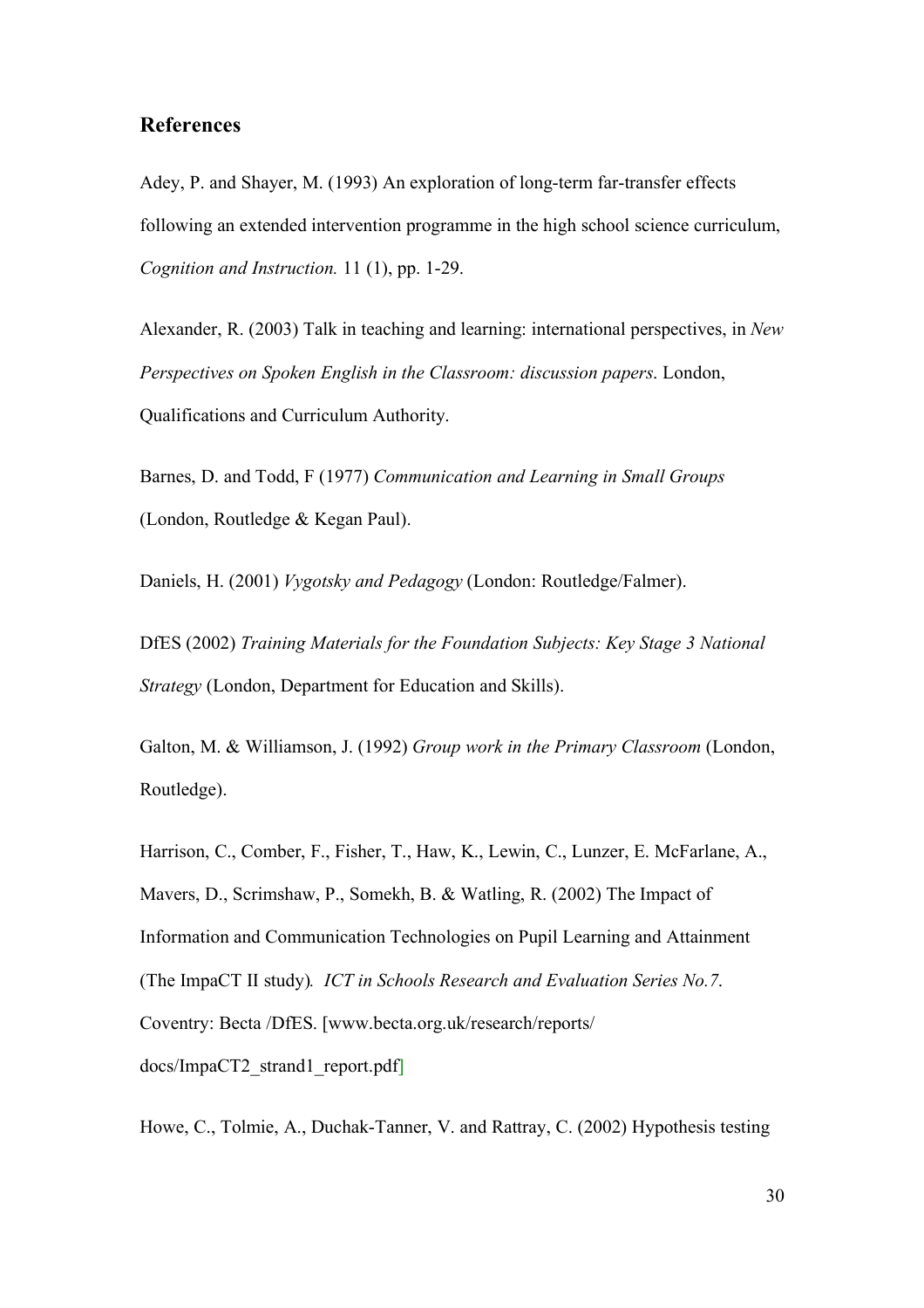in science: group consensus and the acquisition of conceptual and procedural knowledge, *Learning and Instruction*, 10, 4, pp. 361-91.

Leach, J. & Scott, P. (1995) The demands of learning science concepts: issues of theory and practice, *School Science Review*, 76, pp. 47-51.

Lemke, J. (1990) *Talking Science: language, learning and values*, (Norwood, N.J: Ablex).

Mercer, N. (1995) *The Guided Construction of Knowledge: talk amongst teachers and learners* (Clevedon, Multilingual Matters).

Mercer, N., Wegerif, R. & Dawes, L. (1999) Children's talk and the development of reasoning in the classroom, *British Educational Research Journal*, 25, 1, pp. 95-111.

Ollerenshaw, C. & Ritchie, R. (1998) *Primary Science: making it work*, (London, David Fulton Publishers).

QCA (2003) *New Perspectives on Spoken English in the Classroom: discussion papers*. London, Qualifications and Curriculum Authority.

Raven, J., Court, J. and Raven, J. C. (1995) *Manual for Raven's Progressive Matrices and Vocabulary Scales* (Oxford, Oxford Psychologists Press).

Rogoff, B. (1990) *Apprenticeship in Thinking* (New York, Oxford University Press).

Rojas-Drummond, S., Mercer, N. & Dabrowski, E. (2001) Collaboration, scaffolding and the promotion of problem solving strategies in Mexican pre-schoolers, *European*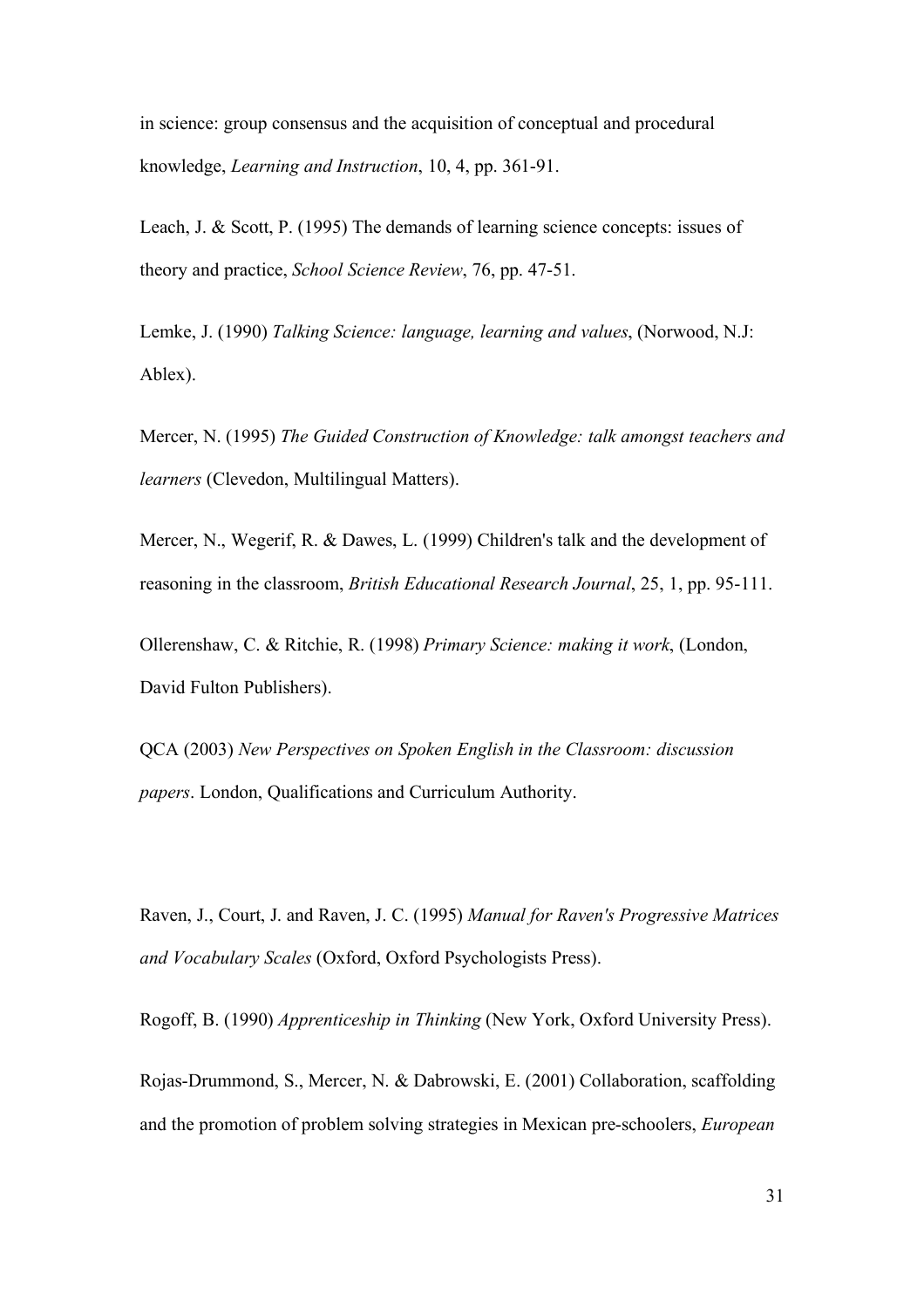*Journal of Psychology of Education. XVI* (2), pp. 179-96.

Rojas-Drummond, S. & Mercer, N. (in press) Scaffolding the development of effective collaboration and learning, *International Journal of Educational Research*. (Forthcoming special issue on Group Work, edited by P.Blatchford & P. Kutnick.)

Russell, T. and Watt, D. (1990) *SPACE* (The Science Process and Concept Exploration Project) *Research Report: Growth* (Liverpool, Liverpool University Press).

Vygotsky, L. S. (1978) *Mind in Society: the development of higher psychological processes* (Cambridge, Mass.: Harvard University Press).

Wegerif, N., Mercer, N. and Dawes, L. (1999) From social interaction to individual reasoning; an empirical investigation of a possible socio-cultural model of cognitive development, *Learning and Instruction*, 9, pp. 493-516.

Wegerif, R. and Mercer, N. (1997) Using computer-based text analysis to integrate quantitative and qualitative methods in the investigation of collaborative learning, *Language and Education*, 11, 4, pp. 271-87.

Wegerif, R. and P. Scrimshaw (1997) (Eds.) *Computers and Talk in the Primary Classroom* (Clevedon, Multilingual Matters).

Wegerif, R. and Mercer, N. (in press) The 'talking bug': using a computer-based tool to guide discourse in collaborative group. *Hermes.*

Wells, G. (1999) *Dialogic Inquiry: towards a sociocultural practice and theory of education* (Cambridge, Cambridge University Press).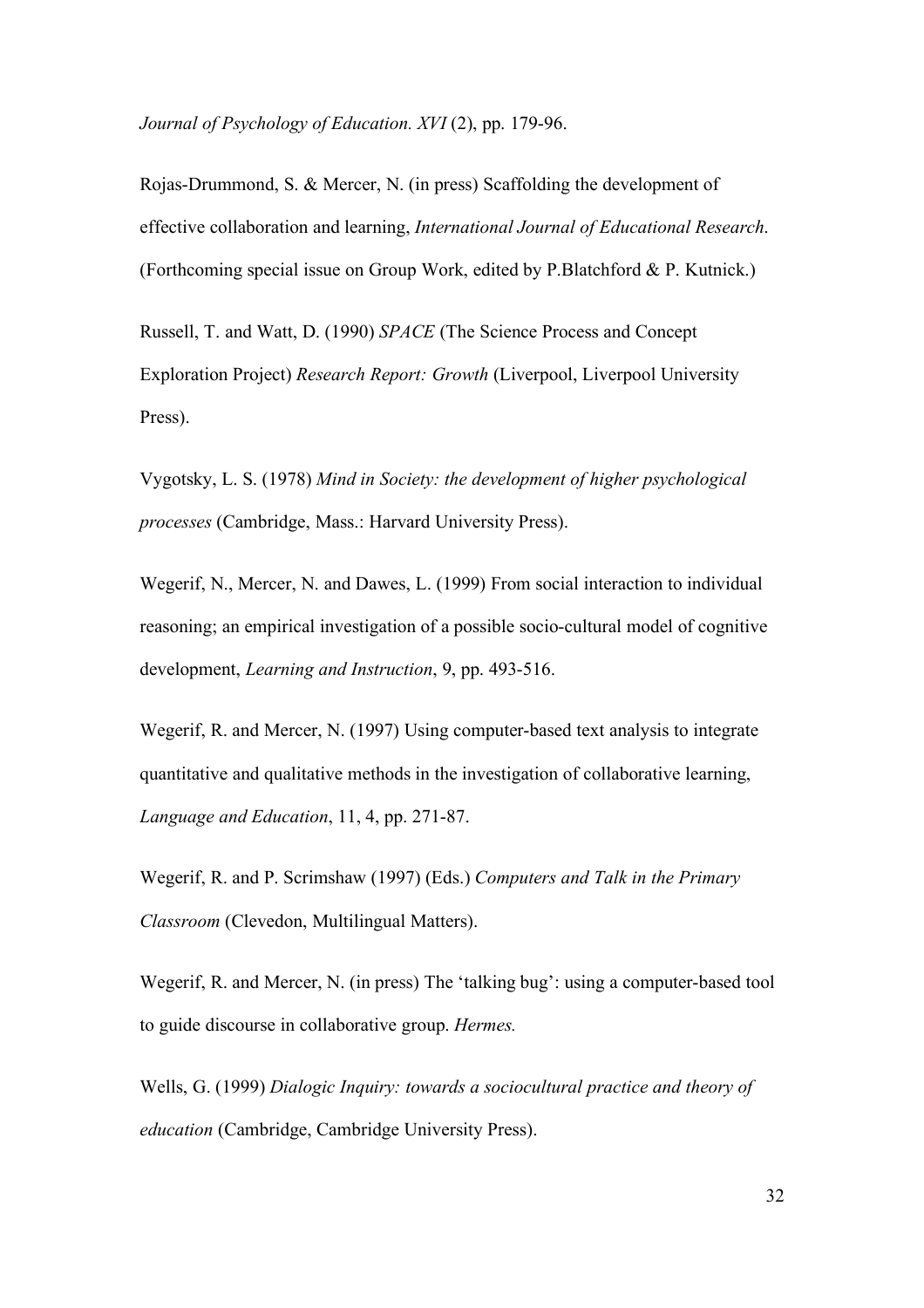Wertsch, J. (1991) *Voices of the Mind: a socio-cultural approach to mediated action*  (Cambridge, Mass.: Harvard University Press).

Wood, D., Bruner, J. and Ross, G. (1976) The role of tutoring in problem-solving. *Journal of Child Psychology and Child Psychiatry*, 17, 89–100.

## **Acknowledgements**

The researchers gratefully acknowledge the support of the Nuffield Foundation (Project EDU/00169/G) and the participation of teachers and children in Milton Keynes schools. We also register our appreciation of the expert advice and assistance of Dr Martin Le Voi of the Open University in carrying out and verifying the statistical analysis.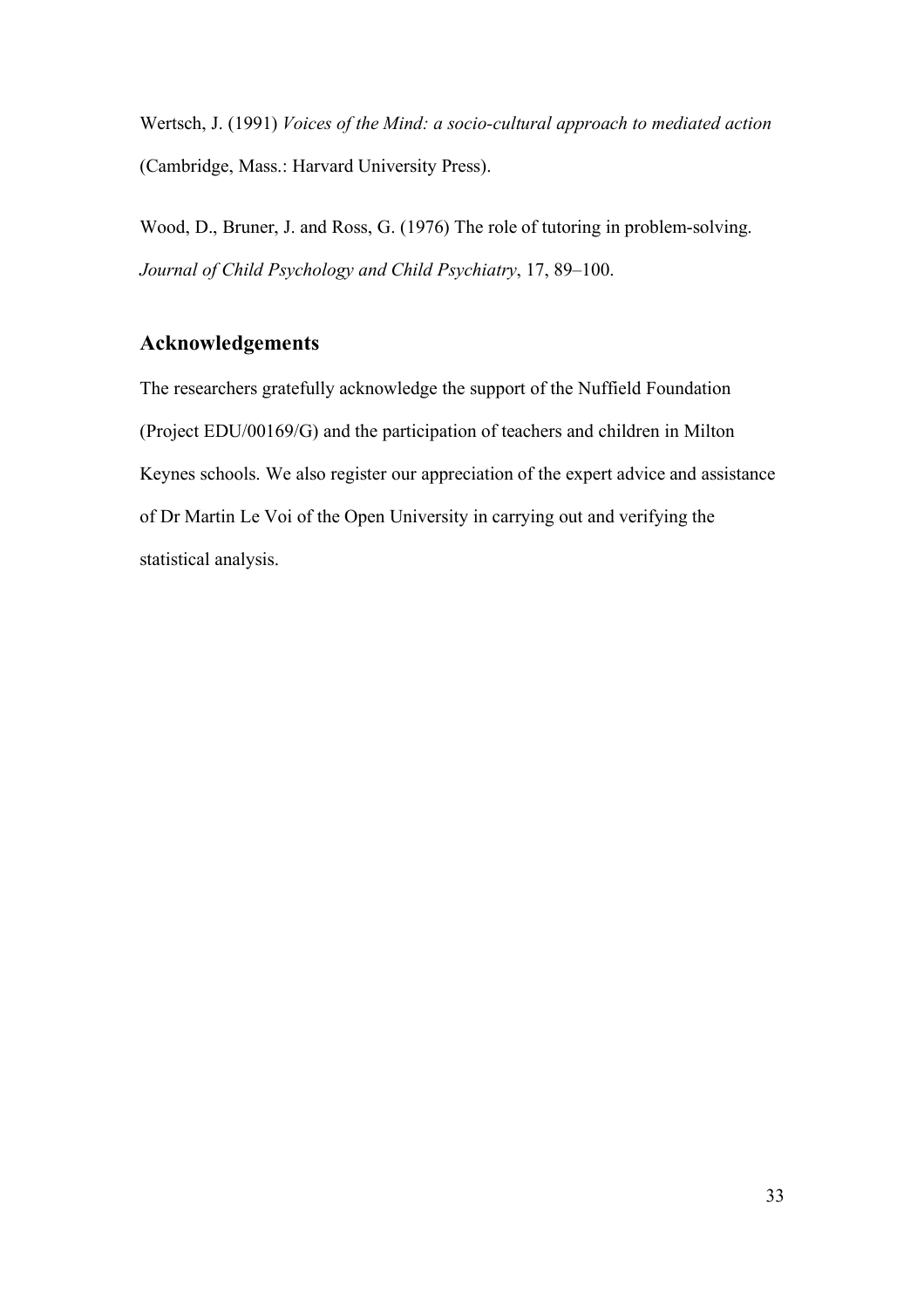| Indicator     | Pre-intervention talk in | Post-intervention talk in focal |
|---------------|--------------------------|---------------------------------|
| word          | focal groups in target   | groups in target classes        |
|               | classes                  |                                 |
|               |                          |                                 |
| because       | 13                       | 50                              |
| I think       | 35                       | 120                             |
| would         | 18                       | 39                              |
| could         | 1                        | 6                               |
| <b>Totals</b> | 65                       | 215                             |

## **Table I: Relative incidence of indicator words: Kate's Choice**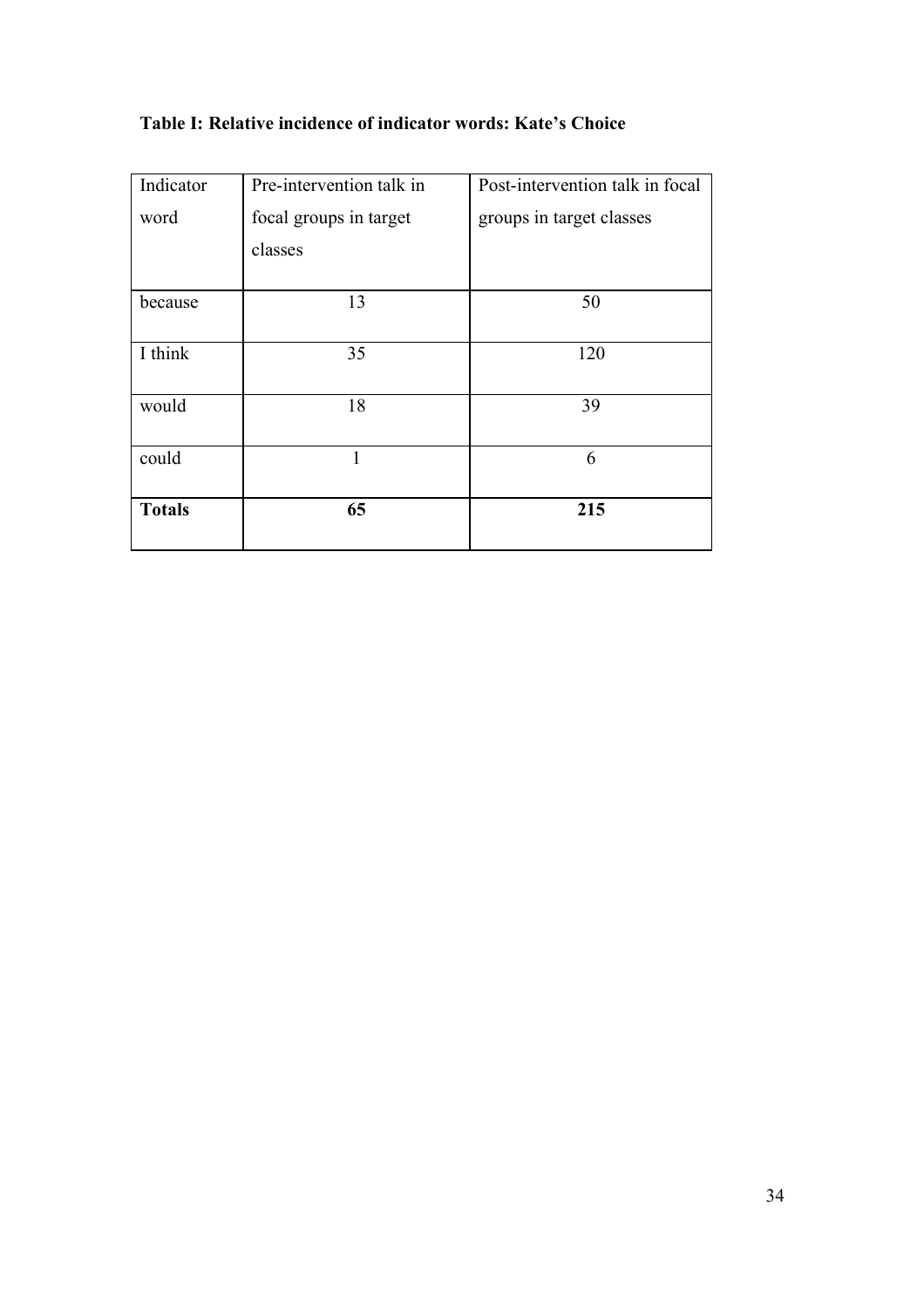# **Table II: Relative incidence of long utterances during** *Kate's Choice*

|                               | Pre-intervention talk; | Post-intervention talk; |
|-------------------------------|------------------------|-------------------------|
|                               | target classes         | target classes          |
| Utterances $100 +$ characters |                        |                         |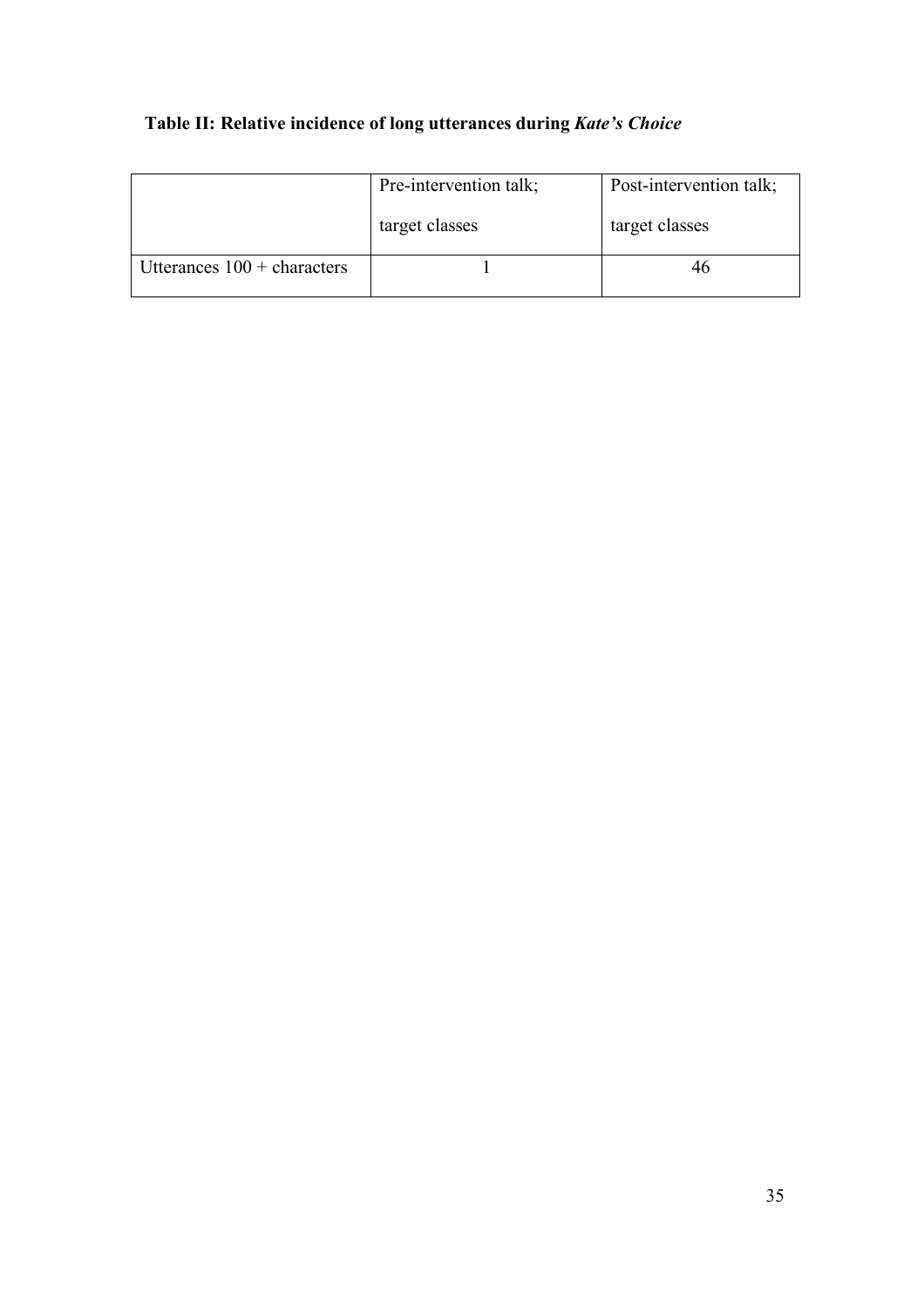## **Table III: Results for the SATs science questions**

|                 | <b>Numbers</b> | Pre-intervention: | Post-intervention: |
|-----------------|----------------|-------------------|--------------------|
|                 |                | mean scores       | mean scores        |
| Target classes  | 119            | 3.97              | 5.70               |
| <b>SD</b>       |                | 2.323             | 2.424              |
| Control classes | 129            | 4.22              | 5.04               |
| <b>SD</b>       |                | 1.997             | 2.206              |
| Effect size     | .29            |                   |                    |

 $F(1, 245) = 10.305$ ; two-tailed  $p = 0.002$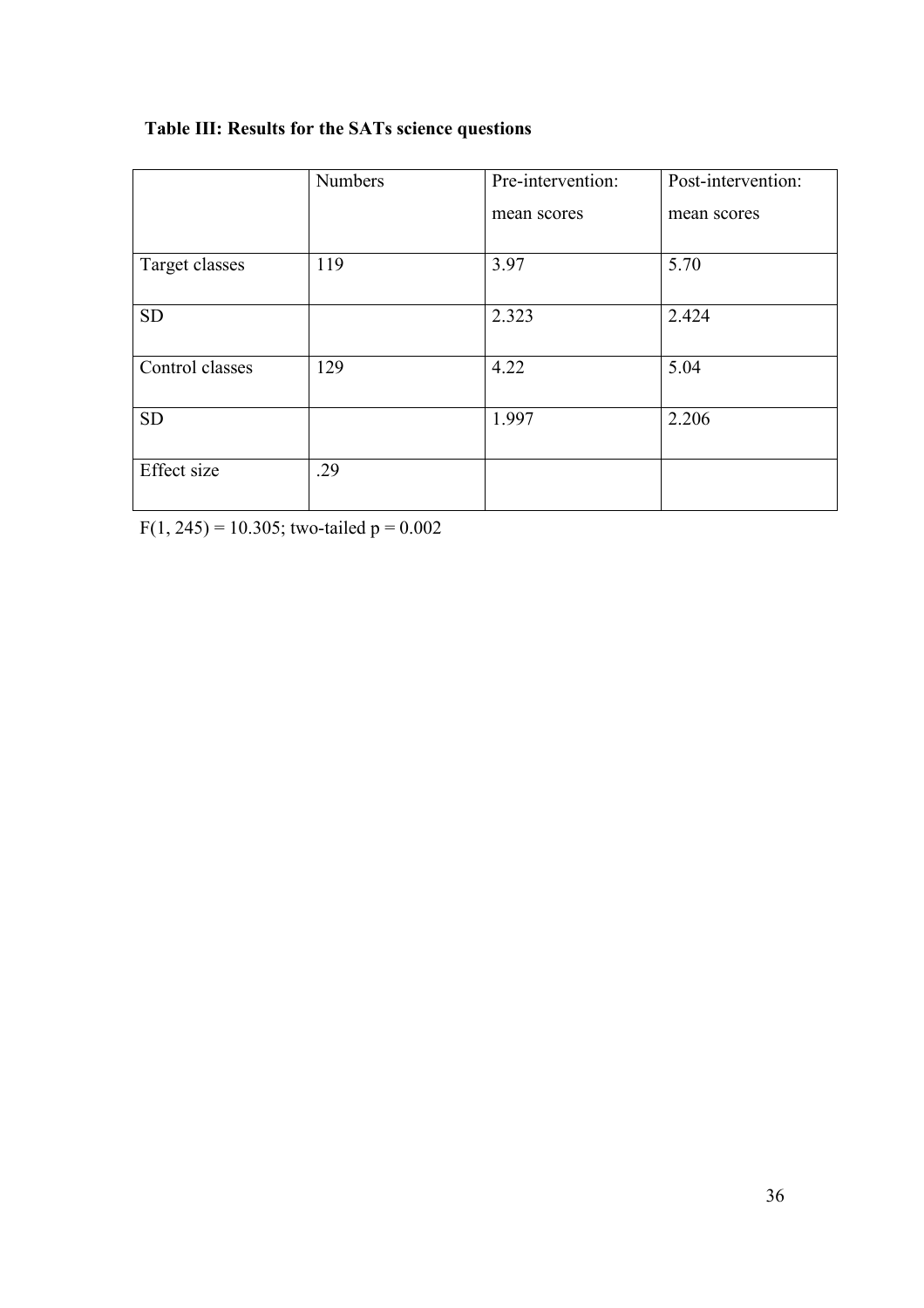# **Table IV: Results of the Science Concept Mapping Exercise**

|                 | <b>Numbers</b> | Pre-intervention: | Post-intervention: |
|-----------------|----------------|-------------------|--------------------|
|                 |                | mean scores       | mean scores        |
| Target classes  | 115            | 1.52              | 6.02               |
| <b>SD</b>       |                | 1.455             | 3.364              |
| Control classes | 129            | 1.08              | 3.97               |
| <b>SD</b>       |                | 1.473             | 2.756              |
| Effect size     | .74            |                   |                    |

 $F(1, 241) = 17.471$ ; two-tailed  $p = 0.000$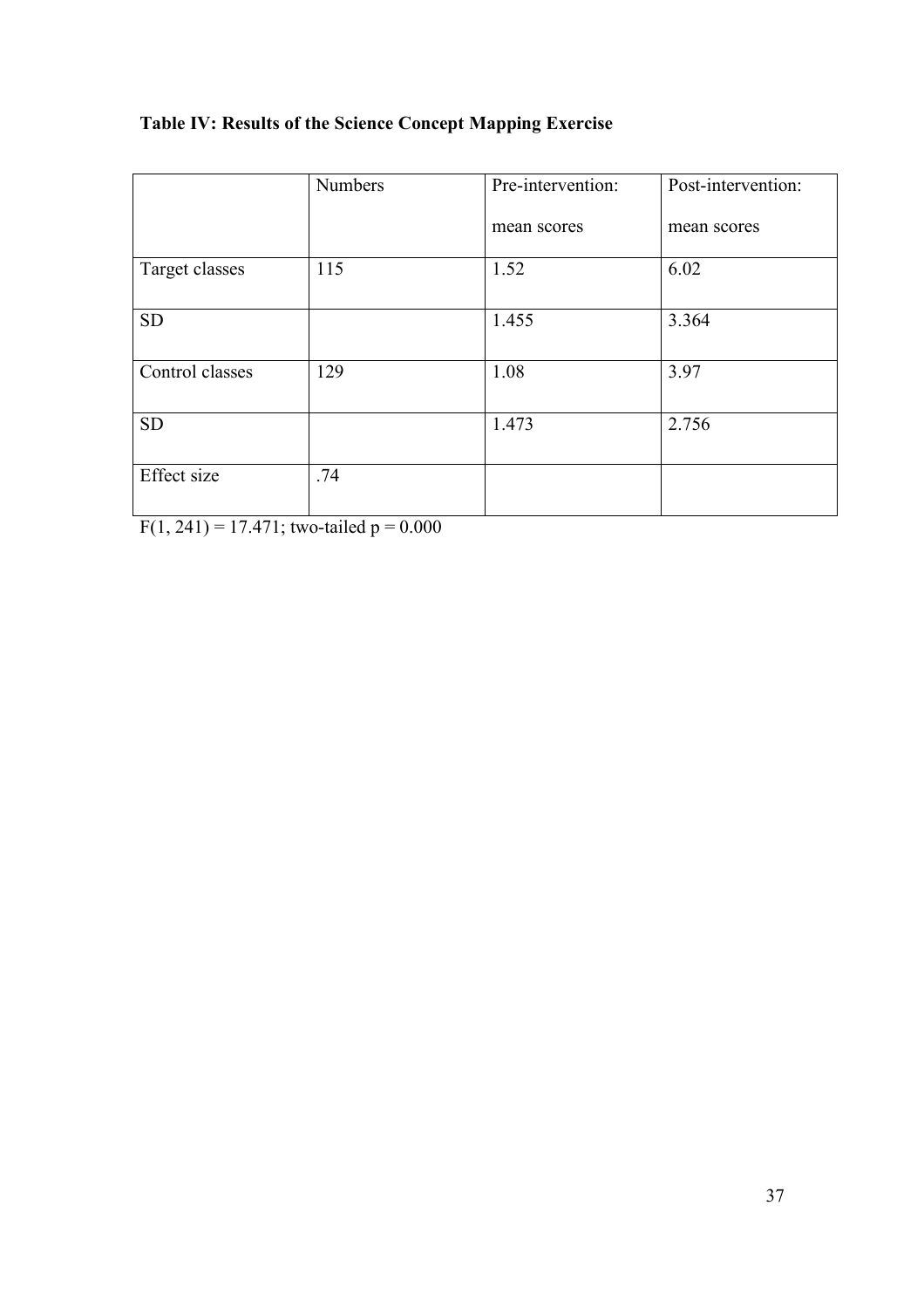# **Table V: Group performances of children in Target and Control classes on the**

## **Raven's test**

|                 | Pre-intervention: mean | Post-intervention: mean |
|-----------------|------------------------|-------------------------|
|                 | scores                 | scores                  |
| Target classes  | 20.08                  | 23.62                   |
|                 |                        |                         |
| <b>SD</b>       | 4.052                  | 2.413                   |
|                 |                        |                         |
| Control classes | 19.90                  | 22.36                   |
|                 |                        |                         |
| <b>SD</b>       | 3.423                  | 2.290                   |
|                 |                        |                         |
| Effect size     | .55                    |                         |
|                 |                        |                         |

F (1,76) = 6.281; two-tailed  $p = 0.014$